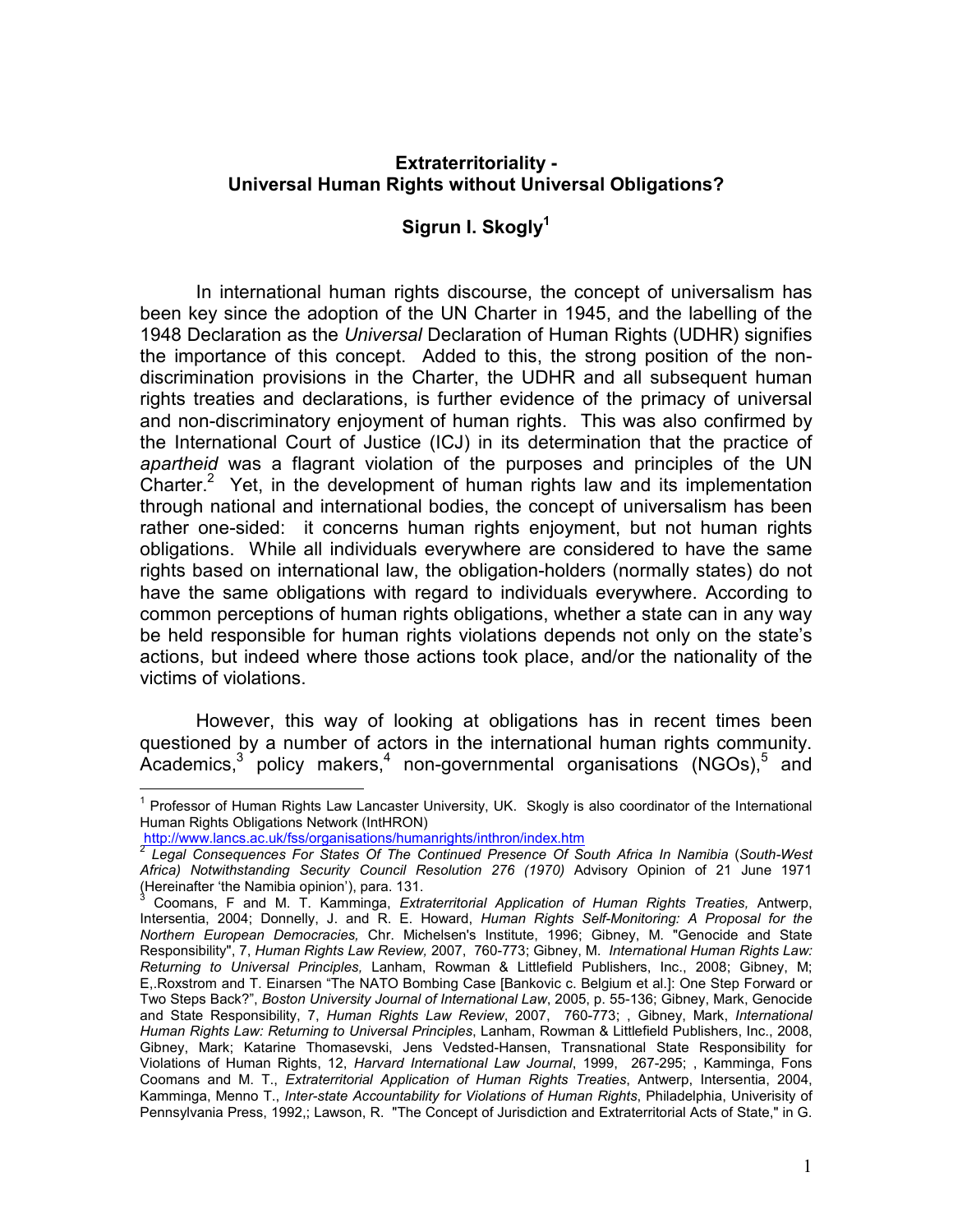international institutions (as discussed below) have begun to question the logic of this approach, and indeed the legal justifications for it. A significant number of international court cases have also in recent years debated the reach of international human rights obligations. $^6$  Thus, the altered approach is to address whether states have obligations in regard to the human rights effects on individuals in other states as a result of actions and omissions in their international cooperation or foreign policy.

There are different reasons for this shift in attention concerning these obligations. One of the more obvious reasons is the phenomenon of 'globalisation', understood in a broad sense. The increased international interaction among states; between states and international institutions; and between states and private entities, such as multinational corporations (MNCs), may have positive or negative effects on the human rights situation outside the control of the territorial state. The more far-reaching international regulation of financial matters and trade, combined with an emphasis on certain economic

 $\overline{a}$ Kreijen, State. Sovereignty, and International Governance, Oxford, Oxford University Press, 2002; Narula, S. "The Right to Food: Holding Global Actors Accountable Under International Law", 44, Columbia Journal of<br>Transnational Law, 2006, 691-800;Sepulveda, M. "Obligations of 'International Assistance and Transnational Law, 2006, 691-800;Sepulveda, M. Cooperation' in an Optional Protocol to the International Covenant on Economic, Social and Cultural Rights," 24, Netherlands Quarterly of Human Rights, 2006, 271-303; Gibney, Mark, Terminology, University of Tilburg, 11, 2008, Rice, Xan, The Water Margin, London, 2007, Andersson, Annelie, Mixed Messages? On EU Policy Coherence and the Right to Food in Latin America, FIAN and UBV Latinamerika, 2007, Skogly, Sigrun I., Beyond National Borders: States' Human Rights Obligations in International Cooperation, Antwerp, Intersentia, 2006, Wilde, Ralph, Legal "Black Hole"? Extraterritorial State Action and International Treaty Law on Civil and Political Rights, 26, Michigan Journal of International Law, 2005, 739-806; , Sepulveda, Magdalena, Obligations of 'International Assistance and Cooperation' in an Optional Protocol to the International Covenant on Economic, Social and Cultural Rights, 24, Netherlands Quarterly of Human Rights, 2006, 271-303; , Wilde, Ralph, Casting light on the 'Legal Black Hole': Some Political Issues at Stake, European Human Rights Law Review, 2006, 552-557; , Narula, Smita, The Right to Food: Holding Global Actors Accountable Under International Law, 44, Columbia Journal of Transnational Law, 2006, 691- 800; , Mesquita, Judith Bueno de, International Covenant on Economic, Social and Cultural Rights: Obligations of International Assistance and Cooperation, Human Rights Centre, University of Essex, 2002, Howard, Jack Donnelly and Rhoda E., Human Rights Self-Monitoring: A Proposal for the Northern European Democracies, Chr. Michelsen's Institute, 1996, Kamminga, Fons Coomans and Menno T., Comparative Introductory Comments on the Extraterritorial application of Human Rights Treaties, F. C. a. M. T. Kamminga, Extraterritorial Application of Human Rights Treaties, Antwerp, Intersentia, 2004, Hunt, Paul, Report of the Special Rapportuer on the right of everyone to the enjoyment of the highest attainable standard of physical and mental health, Paul Hunt, UN Human Rights Council, A/HRC/4/28, 2007, Harding, Andrew, Kenyan Women in Rape Protest, London, 2, 2003, Lawson, Rick, The Concept of Jurisdiction and Extraterritorial Acts of State, G. Kreijen, State. Soverignty, and International Governance, Oxford, Oxford University Press, 2002, Clapham, Andrew, Human Rights Obligations of Non-State Actors, Oxford, Oxford University Press, 2006,.<br><sup>4</sup> This is *inter alig*, the t

This is, inter alia, the position taken by the Norwegian government in its white paper from 1999 "Human dignity in focus" (menneskeverd I sentrum) where it states that "[t]he government will clearly give priority to work towards improved compliance with human rights obligations at home as well as abroad"; and "Norwegian development assistance shall contribute to enhance the ability of recipient countries to meet their human rights obligations." The Norwegian Government, Foreign Office, White Paper to the Norwegian Parliament, no. 21 (1999/2000), Section 2: The International Human Rights Efforts, pages 12 and 48 of 93 (url version). Translated by author. 5

See, eg. FIAN, Compliance of Belgium with its Obligations under the International Covenant On Economic, Social and Cutural Rights, FIAN Belgium et al, 2007; 3D, US and EU Cotton Production and Export Policies and Their Impact on West and Central Africa: Coming to Grips with International Human Rights Obligations, 3D, No date<br><sup>6</sup> Soveral of these asses will be a

Several of these cases will be referred to in some details in the following sections of this chapter.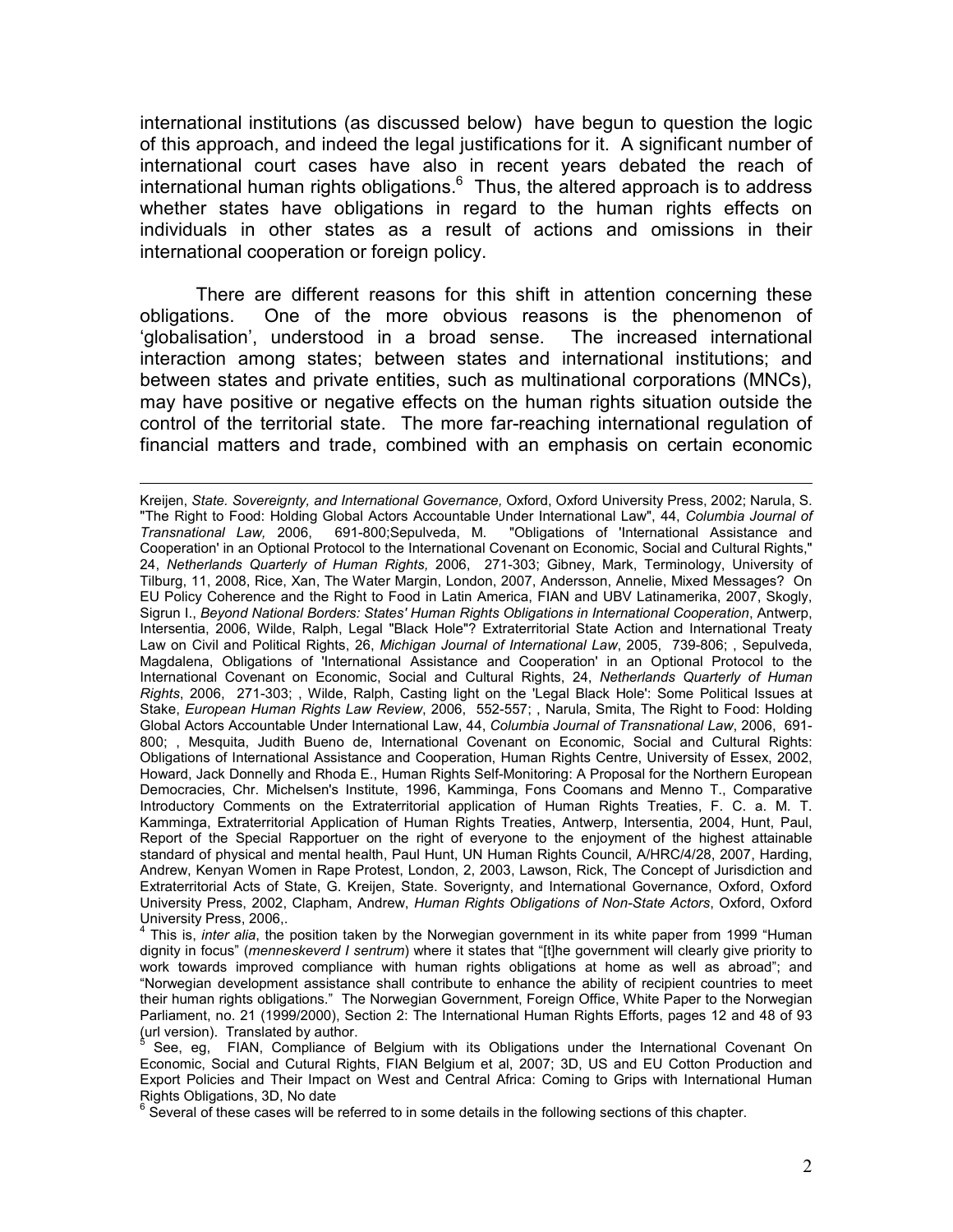models, the compliance with which are imperative for international assistance, have resulted in nation states being less able to control events within their own borders and direct development in ways that they themselves choose.

This increased interaction and interdependence of states in the international community has resulted in a debate that questions whether states have obligations that go beyond their national borders, and include human rights problems caused by the actions or omissions of one state in the territory of another state. The question raised is whether the foreign state fails to comply with legal obligations if its actions or omissions result in human rights violations abroad. This debate concerns questions that have been addressed through the use of different terms: extraterritorial obligations, transnational obligations, international obligations, or global obligations, to mention the most common. While these terms do not necessarily signify the exact same phenomenon, $<sup>7</sup>$  the</sup> main aim of this discussion is to address the problem that may occur if one state acts in a manner whereby its actions undermine human rights for individuals in another country. For the purpose of this chapter, I will use the term "extraterritorial obligations".<sup>8</sup>

### The Content of Extraterritorial Obligations

 $\overline{a}$ 

Before discussing the legal foundation for, and current obstacles to the implementation of, extraterritorial obligations, it is necessary to dwell briefly on what the content of such obligations are. It was alluded to in the introduction that the understanding of what human rights obligations are has become more sophisticated and nuanced in the past two decades. While human rights obligations were initially thought to be mainly negative (to refrain from interfering with individuals' human rights enjoyment), both the language in the various human rights treaties and the jurisprudence from human rights courts and committees have confirmed that such an approach is too limited. Indeed, it is now generally accepted that human rights obligations are of both negative and positive nature, in that states are obliged not only to refrain from violating rights, but also to take steps to ensure human rights enjoyment. This is the case for economic, social and cultural rights as well as civil and political rights.<sup>9</sup> Furthermore, based on works by Henry Shue<sup>10</sup> and Asbiørn Eide,<sup>11</sup> a common understanding of three levels of obligations has emerged: the obligation to

 $<sup>7</sup>$  For a discussion on the various terms used in these discussions see Gibney, Mark, Terminology,</sup> University of Tilburg, 11, 2008, 24-26 January 2008. On file with author University of Tilburg and the University of the Second Burghests.

For a discussion as to why I have chosen to use this term in my work on the issue, see Skogly, Sigrun I., Beyond National Borders: States' Human Rights Obligations in International Cooperation, Antwerp, Intersentia, 2006, p. 5

<sup>&</sup>lt;sup>9</sup> Maastricht Guidelines, Guideline no. 6. The Maastricht Guidelines on Violations of Economic, Social and Cultural Rights were adopted by a group of experts that met in Maastricht in January 1997. The Guidelines are reprinted at (1998) 20 Human Rights Quarterly 691 and can be accessed at: http://www1.umn.edu/humanrts/instree/Maastrichtguidelines\_.html

<sup>10</sup> Shue, H Basic Rights: Subsistence, Affluence, and U.S. Foreign Policy, Princeton, Princeton University Press, 1996, (sec. ed.), p. 52

Eide, A. The Right to Adequate Food as a Human Right, (UN/Commission on Human Rights, Report on the Right to Adequate Food by A. Eide, Special Rapporteur, UN.Doc. E/CN.4/Sub.2/1987/23, 7 July 1987)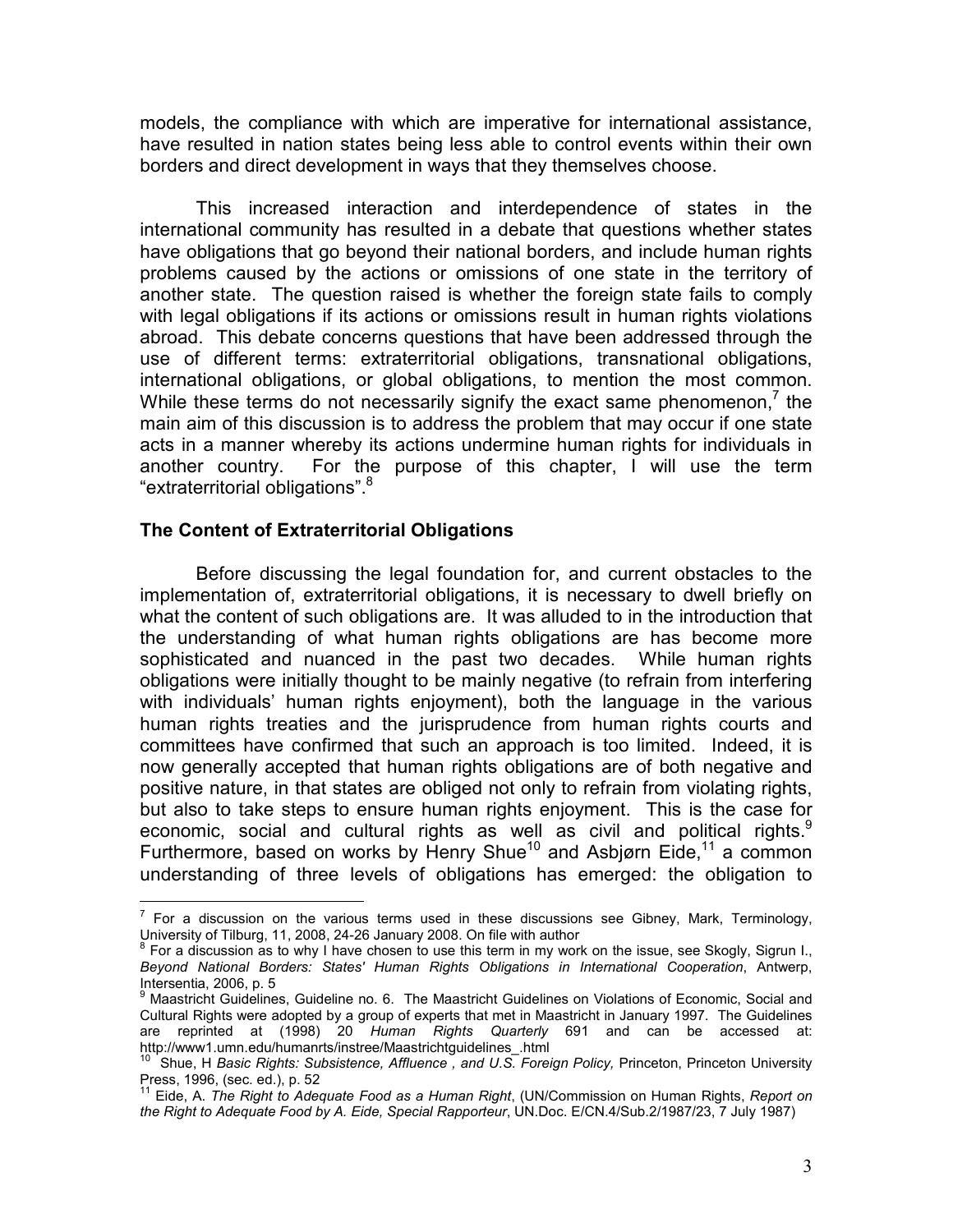respect, to protect, and to fulfil.<sup>12</sup> These levels of obligations have been explained in the Maastricht Guidelines:

The obligation to respect requires States to refrain from interfering with the enjoyment of economic, social and cultural rights. Thus, the right to housing is violated if the State engages in arbitrary forced evictions. The obligation to protect requires States to prevent violations of such rights by third parties. Thus, the failure to ensure that private employers comply with basic labour standards may amount to a violation of the right to work or the right to just and favourable conditions of work. The obligation to fulfil requires States to take appropriate legislative, administrative, budgetary, judicial and other measures towards the full realization of such rights. Thus, the failure of States to provide essential primary health care to those in need may amount to a violation.<sup>1</sup>

According to the UN Committee on Economic, Social and Cultural Rights, the same levels apply to extraterritorial (international) obligations<sup>14</sup>. The obligation to respect implies that a state has to respect the human rights for individuals in another country when entering into cooperation with, or carrying out foreign policy (including military activity) that impacts on these individuals. The obligation to protect refers to the activities of private parties, and therefore entails that states have an obligation to ensure that private parties (including private businesses) over which they assert (jurisdictional or other) control do not violate the rights of individuals in other states.<sup>15</sup> Finally, the obligation to fulfil requires states to take such measures that are necessary for the full realisation of rights in other states.

This final point is by far the most controversial element of extraterritorial obligations. Without going into the details of the debates concerning this level of extraterritorial obligation,<sup>16</sup> and the problems that it may raise in terms of sovereignty of the home state of individuals facing human rights problems, as well as the practical problems of resources available for full realisation of all

 $\overline{\phantom{a}}$  $12$  In a follow-up study on the right to adequate food, Eide proposes two separate elements of the fulfil part of obligations: to promote and to facilitate. See Eide, Eide, Asbjórn, The Right to Adequate Food and to be Free From Hunger. Updated study on the right to food, UN Subcommission on human rights, E/CN.4/Sub.2/1999/12, 1999

Maastricht Guidelines, Guideline no. 6. Please note that the focus here is on violations of economic, social and cultural rights. However, the sentence preceding the quoted part above states: "Like civil and political rights, economic, social and cultural rights impose three different types of obligations on States: the obligations to respect, protect and fulfil. Failure to perform any one of these three obligations constitutes a violation of such rights."

<sup>&</sup>lt;sup>14</sup> The UN Committee on Economic, Social and Cultural Rights refers to extraterritorial obligations as 'international obligations'.

<sup>&</sup>lt;sup>15</sup> In General Comment no. 15 on the Right to Water, the UN Committee on Economic, Social and Cultural Rights confirms that 'international obligations' includes that " Steps should be taken by States parties to prevent their own citizens and companies from violating the right to water of individuals and communities in other countries." (para. 33) Likewise, in General Comment no. 14 on the right to the highest attainable standard of health, the same Committee confirms that "To comply with their international obligations in relation to article 12, States parties have to respect the enjoyment of the right to health in other countries, and to prevent third parties from violating the right in other countries, if they are able to influence these third parties by way of legal or political means, in accordance with the Charter of the United Nations and applicable international law." (para. 39).

<sup>16</sup> For a more in-depth discussion of these issues, see Skogly 2006, Chapter 3.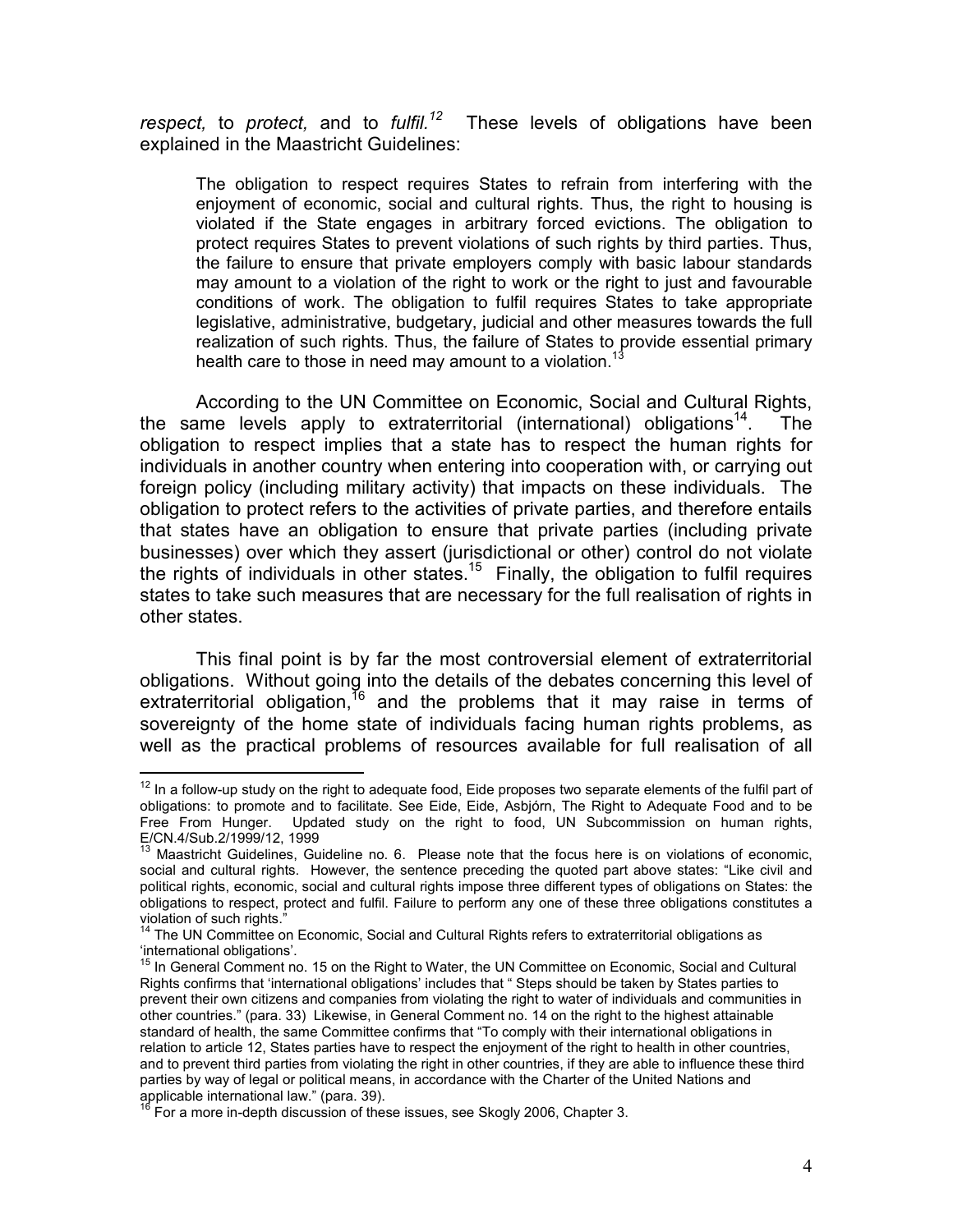human rights in foreign states, it should be noted that the special rapporteur on the Right to Food, Mr. Jean Ziegler, introduced the concept of 'support fulfilment' of rights in other states. He explained this terminology in the following manner:

It underlines that the principal obligation to guarantee the right to food is incumbent on the national Government, but other States, if they have available resources, have a complementary obligation to help the national State, when it does not have the resources to realize the right to food of its population.<sup>17</sup>

#### Legal Foundation for Extraterritorial Human Rights Obligations

While states' extraterritorial human rights obligations often have been ignored, this does not imply that they are non-existent, nor that there are no legal foundations for such obligations. Indeed, extraterritorial human rights obligations have their grounding in international human rights law, and this has been confirmed by international courts and committees. It should be noted that the jurisprudence in this area is not conclusive, and that different approaches have been taken by different international institutions, and that even the same institution may not appear to be consistent in its application of extraterritorial obligations.<sup>18</sup>

### a) The UN Charter

Little attention has been given to the possibility that the UN Charter provides for more than domestic human rights obligations. Commonly, the Charter is criticized for not being specific enough in terms of human rights and the corresponding obligations. However, there may be more in the Charter than has been recognized.

Article 1 of the Charter establishes the purposes of the organisation, and as members of the UN each individual state is bound by the Charter, and has obligations to assist in fulfilling these obligations. The fundamental principle of universal and international protection of human rights is provided in article 1(3). It is the

"Purposes of the United Nations [to] achieve international co-operation in solving international problems of an economic, social, cultural or humanitarian character, and in promoting and encouraging respect for human rights and for fundamental freedoms for all ..." (emphasis added).

The inclusion of the passage that the organisation's purpose is, *inter alia*, to 'achieve international co-operation' in relationship to the substantive content of the rest of the paragraph, is not insignificant in relation to the question of extraterritorial human rights obligations. If international cooperation is to be achieved, the members of the UN will have an obligation to contribute to this cooperation which is aimed at addressing problems of economic, social,

 $\overline{1}$ <sup>17</sup> UN/Commission on Human Rights, Report of the Special Rapporteur on the Right to Food, Mr. Jean Ziegler, (5ht Report), UN. Doc. E/CN.4/2005/47 para. 47.

This thesis will be further discussed in the section on 'Obstacles' below.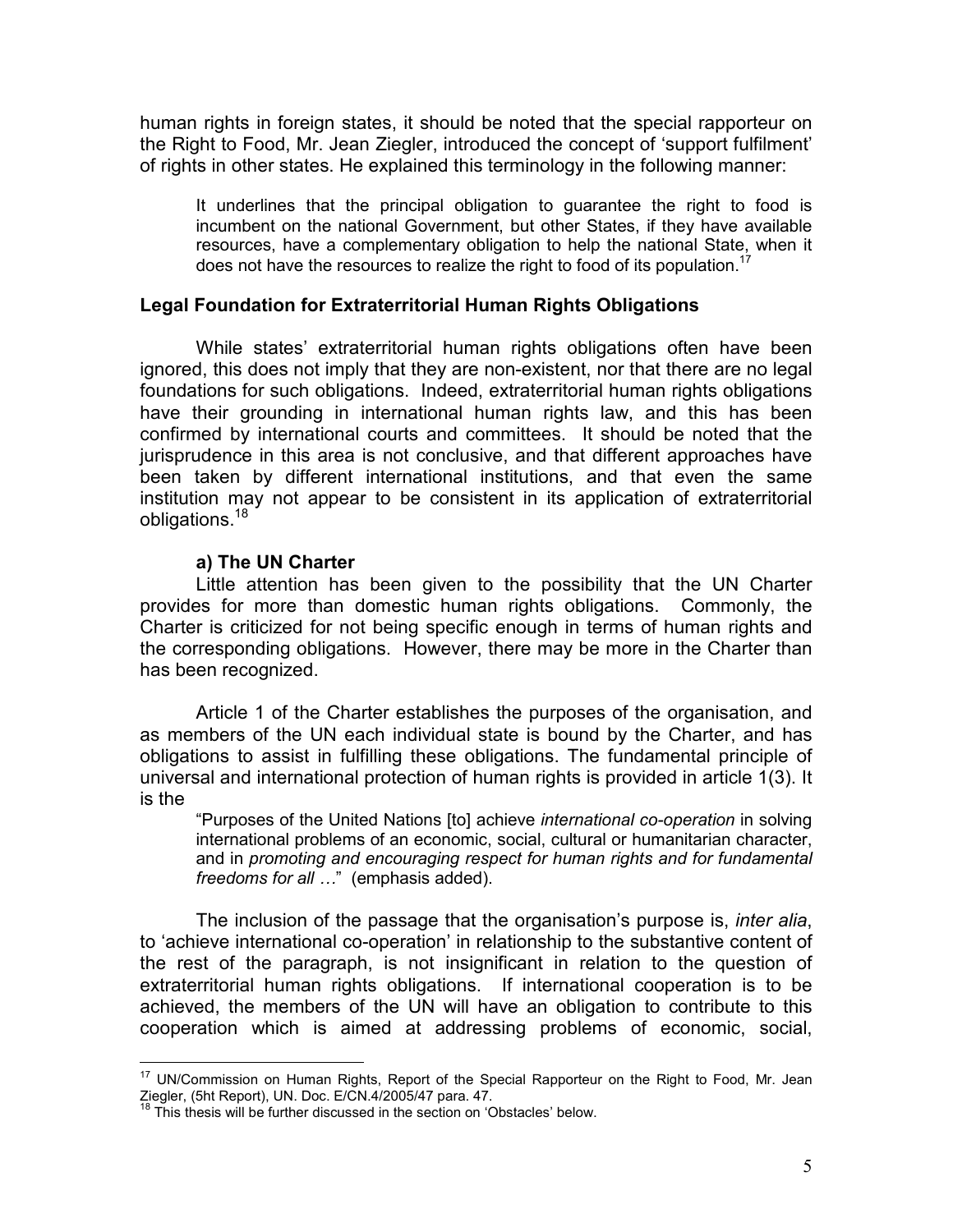humanitarian and human rights character. If member states of the United Nations claim that human rights obligations are uniquely territorial, this would disregard the principle of international cooperation in Article 1.

Further, articles 55 and 56 provide that the United Nations shall promote 'universal respect for, and observance of human rights and fundamental freedoms for all  $\ldots$ <sup>19</sup> and that this shall be done through "joint and separate action in co-operation with the Organization…".<sup>20</sup> These articles are commonly referred to in UN documents when the international promotion of human rights is discussed. However, until recently, there has been little interpretation of the obligations that stem from these two articles. $21$ 

In an elaboration of the legislative history and interpretation of Article 56, it is explained that the text is a compromise between a wording suggested by Australia, and the views of the United States in the drafting process.<sup>22</sup> Australia had proposed that "all members of the UN should pledge to take action, on both national and international levels, for the purpose of securing for all peoples, including their own, such goals as improved labour standards $^{23}$  and thus suggested a formulation in which the pledge would mean that the "members would both co-operate internationally and act within their own countries to pursue the economic and social objectives of the Organization, in their own way and without interference in their domestic affairs by the Organization".<sup>24</sup> This was opposed by the US, as it claimed that all that could be included in the Charter was to provide for "collective action and thus it could not oblige a nation to take separate action because that would constitute an infringement upon the internal affairs of the member states".<sup>25</sup> Thus, the interpretation of the article has tended to accept a compromise of the two positions, whereby the:

rather limited obligatory function of Article 56 is […] the result of the wording of Article 55, to which it refers. The latter only describes purposes (and not substantive obligations) to be achieved by means of cooperation. To this extent, Article 56 can thus only create substantive obligations (as opposed to procedural obligations) in so far as Article 55 contains a corresponding basis in that respect.<sup>26</sup>

 $25$  Discussion UNCIO X, Doc. 699, II/3/30 and Doc. 747, II/3/46, pp. 139-40. As cited in Simma, Ibid.

 $\overline{a}$  $\frac{19}{2}$  UN Charter, Article 55 (c) (emphasis added)

<sup>20</sup> UN Charter, Article 56

<sup>&</sup>lt;sup>21</sup> A recent book carries interesting interpretation of these articles: Salomon, Margot E Global Responsibility for Human Rights: World Poverty and the Development of International Law, Oxford, Oxford University Press, 2007, pp. 67-71.

 $^{22}$  Simma, Bruno (ed.) The Charter of the United Nations – A Commentary, Oxford, Oxford University Press, 1994, p. 793.<br><sup>23</sup> Ibid.

 $24$  Ibid.

 $26$  *Ibid., p.* 794.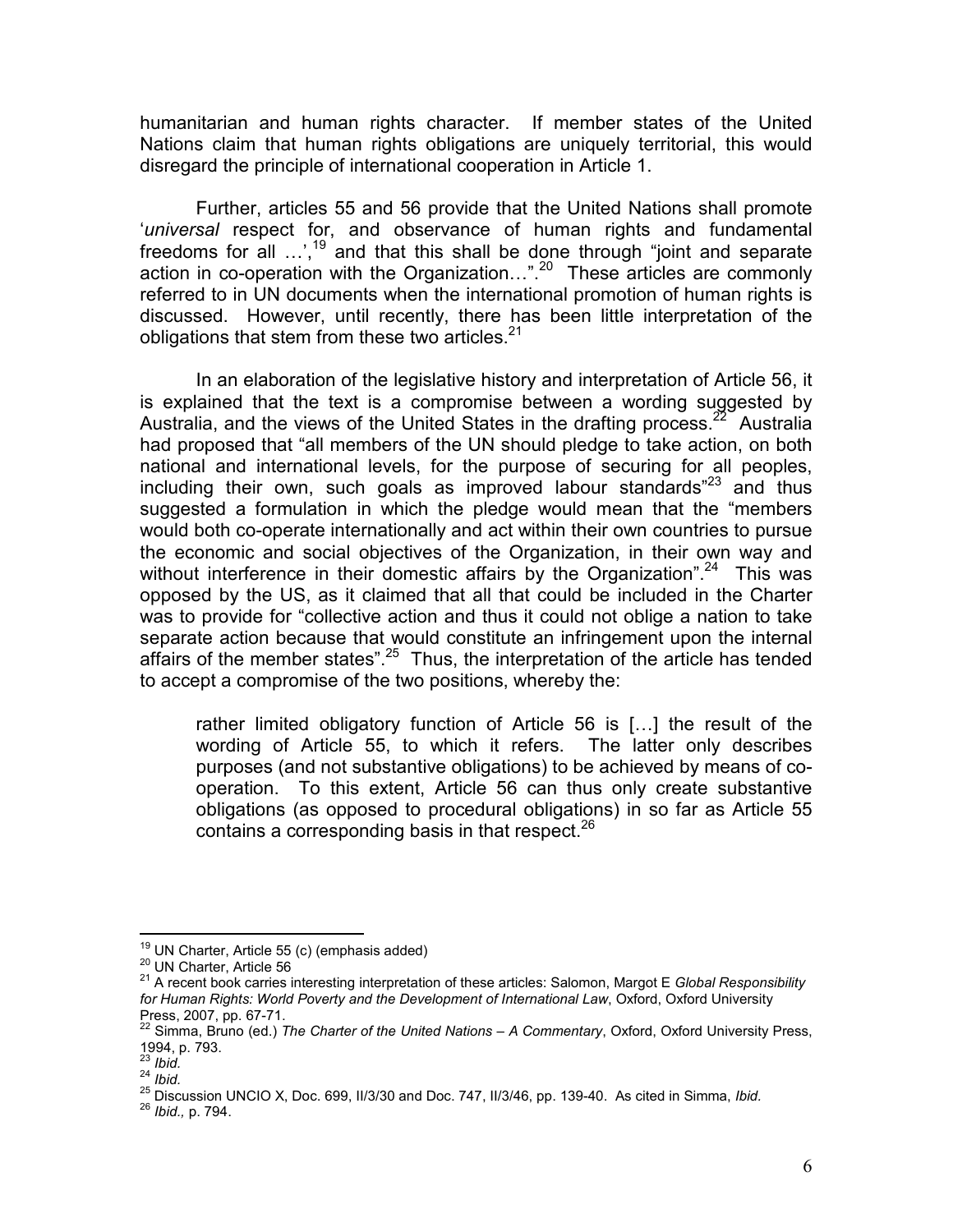However, Simma holds that Article 55 (c) contains substantive obligations in respect to human rights, $27$  and it can thus be held that in terms of human rights, articles 55 and 56 in conjunction establish obligations to take action to promote the respect for human rights. According to this interpretation, there is a firm obligation for states to act individually as well as collectively to promote respect for human rights.

It is, however, interesting to note that the opposition by the United States was did not concern the international obligations, but rather that the UN Charter could not prescribe what states should do domestically. As domestic human rights obligations have now gained virtually universal acceptance, it is rather paradoxical that the international (or extraterritorial) obligations have become the controversial ones.

The meaning of 'jointly' as used in article 56 is not quite clear though. In Simma's commentary on the UN Charter, the meaning of the term 'joint' is not substantially discussed.<sup>28</sup> However, "jointly" could imply action through the United Nations, as a way to practically carry out the organisation's mandate, in recognition that the organisation may not be able to fulfil its purposes without joint commitment from the membership. However, the interpretation that this would be the entire meaning of 'joint action' in article 56 seems too narrow. The article provides that this joint action shall take place 'in cooperation with the organisation.' If it was intended to imply a narrow obligation to promote respect for human rights through the work of the United Nations, one would have expected the wording to reflect this, for instance by saying 'joint and separate action through the United Nations'. But this wording was not chosen. Rather, a wider formulation is used, and the understanding of 'joint' therefore implies an obligation to act jointly to promote respect for human rights, and also that this implies an obligation to cooperate with the United Nations in this regard.<sup>29</sup> This joint action has a clear extra-territorial element to it: only one of the states acting 'jointly' may at any given time address the promotion of the respect for human rights domestically – all the other states involved in the joint action will logically be addressing respect for human rights in another state.

Furthermore, article 56 does not only call for joint action, but indeed also 'separate' action in cooperation with the United Nations. These words, seen in conjunction with the provision in Article 55 (c), which calls for 'universal' respect for human rights, further strengthens arguments for human rights obligations beyond national borders for individual states. As the article uses the term 'universal' rather than 'domestic', it is submitted that this wording has extraterritorial implications, and that it adds to the Charter's non-discrimination

 $\overline{1}$ 

 $\frac{27}{10}$  Ibid.

<sup>&</sup>lt;sup>28</sup> The seminal work by Simma covers 1400 pages. However, only three pages are devoted to Article 56. Very little scholarly work on this article is found elsewhere.

<sup>&</sup>lt;sup>29</sup> Simma, p. 948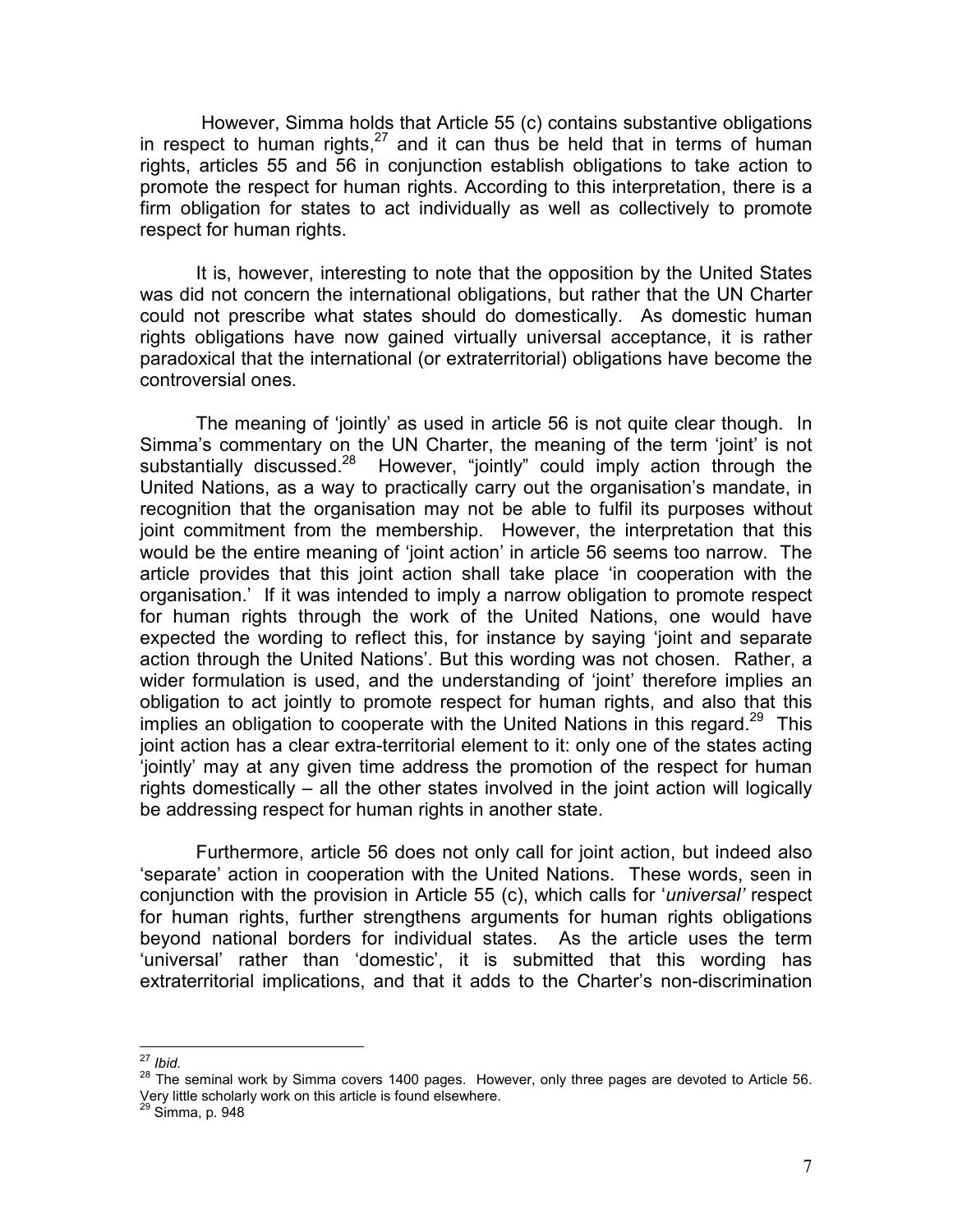principle, in that states shall promote respect for human rights not only of their own populations, but indeed universally as well.

In addition to the UN Charter, the various specific human rights treaties are the main sources of human rights obligations. Some of these treaties have provisions which give a specific content to extraterritorial obligations, while others have been interpreted to contain such obligations without specific mention in the treaty text.<sup>30</sup>

There are three international human rights treaties that are specifically important based on their own provisions for the discussions on extraterritorial obligations. These are the International Covenant on Economic, Social and Cultural Rights ('ICESCR'),  $31$  the Convention on the Rights of the Child ('CRC'),  $32$ and the newly adopted and entered into force) Convention on the Rights of Persons with Disabilities ('CRPD').  $33$ 

### b) International Covenant on Economic, Social and Cultural Rights

The ICESCR is particularly interesting in any discussion on extraterritorial human rights obligations.<sup>34</sup> Not only does Article 2(1) of the Covenant refer specifically to the States Parties' obligations to take steps 'individually and through international assistance and co-operation'<sup>35</sup> for the realisation of the rights guaranteed, but it also omits the reference to 'jurisdiction' or 'territory' which is common in other human rights instruments.<sup>36</sup> This being so, the understanding of the content of the extraterritorial obligations stemming from this provision in article  $2(1)$  has not been significantly developed.<sup>37</sup> The Committee

 $\overline{\phantom{a}}$  $30$  The scope of this chapter does not permit a full and in-depth discussion of the legal sources for extraterritorial obligations. For a deeper analysis, see Skogly, 2006; and Kamminga, Fons Coomans and M. T., Extraterritorial Application of Human Rights Treaties, Antwerp, Intersentia, 2004,.

<sup>31</sup> Adopted by the United Nations General Assembly 1966, entered into force 1976. As of January 2008, 157 States have ratified the Covenant. (Hereinafter: ICESCR)

 $32$  Adopted by the United Nations General Assembly in 1989, entered into force in 1990. As of January 2008, 193 states have ratified this Convention. (Hereinafter CRC)

<sup>&</sup>lt;sup>3</sup> Adopted by the United Nations General Assembly in December 2006. On April 3, 2008 the CRDP received its  $20<sup>th</sup>$  ratification, which, according to Article 45 of the Convention, triggers its entry into force 30 days later. The CRDP consequently entered into force on May 3, 2008, less than 18 months after its adoption (13 December 2006). As of January 2008, 14 States have ratified this Convention. According to Article 45, the Convention will enter into force thirty days after the twentieth instrument of ratification has been received.

In this chapter, I will only address Article 2(1) of the Covenant. I have addressed the significance of other articles in the Covenant in other publications: see generally Skogly, Sigrun I. "The obligation of international assistance and co-operation in the International Covenant on Economic, Social and Cultural Rights", in Bergsmo Morten (ed.) Human Rights and Criminal Justice for the Downtrodden, Kluwer Law International, 2003; and Skogly, 2006, p. 83-98.

 $35$  Article 2(1) of the ICCPR reads: " Each State Party to the present Covenant undertakes to take steps, individually and through international assistance and co-operation, especially economic and technical, to the maximum of its available resources, with a view to achieving progressively the full realization of the rights recognized in the present Covenant by all appropriate means, including particularly the adoption of legislative measures."

 $\delta$  For the text of these instruments, see footnotes 94-96 below and accompanying text.

<sup>&</sup>lt;sup>37</sup> In General Comment no. 3 (1990), the Committee referred to this passage as indicating that 'available resources' included those available through international assistance' (para. 13), and that read in conjunction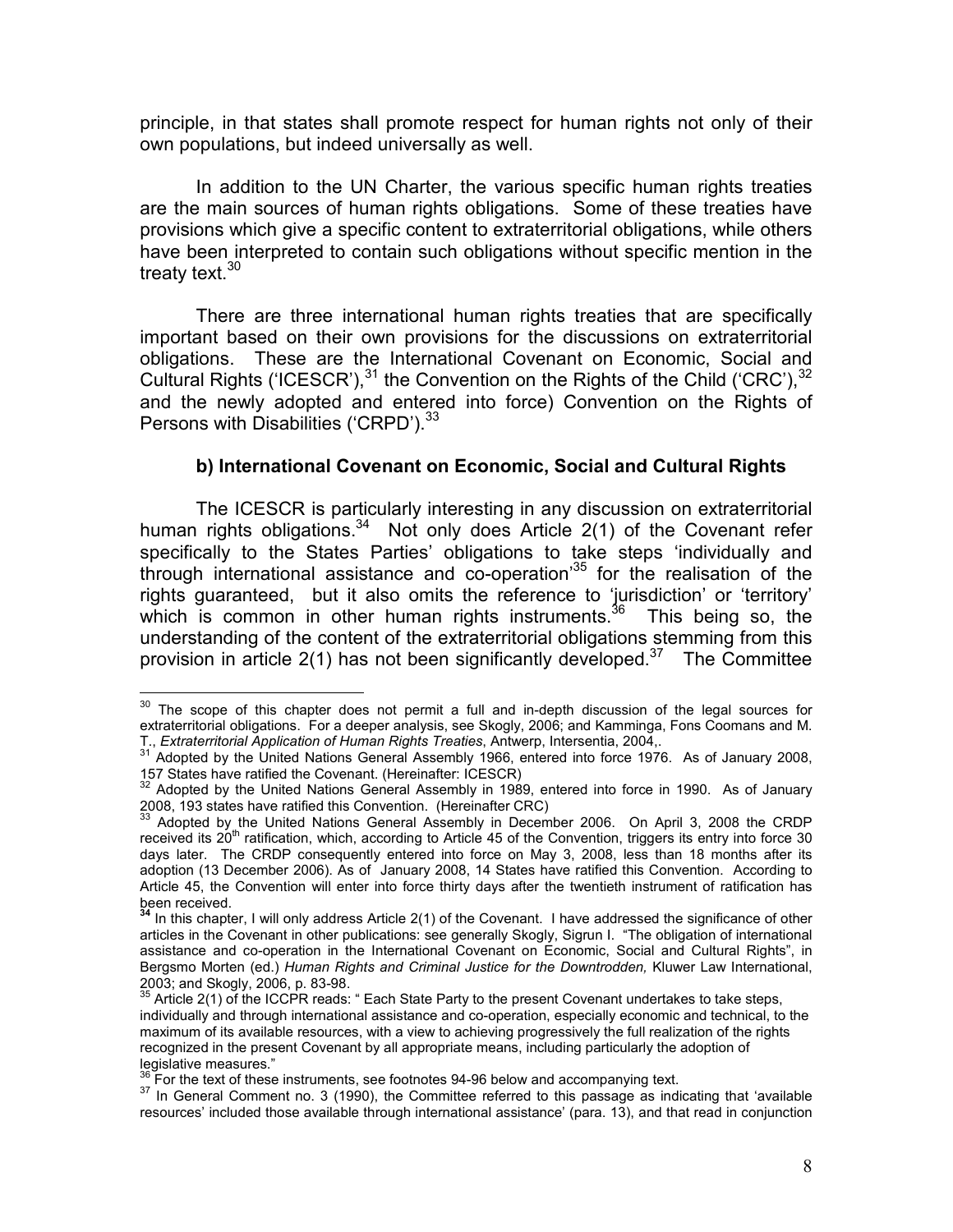on Economic, Social and Cultural Rights has in later years, however, begun to include explicit and implicit references to this provision in its General Comments and in questioning of and concluding observations to states' reports. $38$ 

 A review of some of the drafting history of article 2(1) sheds light on the debates that took place in the 1950s and 60s. As has been documented elsewhere, $39$  there was some discussion over the inclusion of the passage 'international assistance and co-operation' in the article. The discussions in the Commission on Human Rights and in the General Assembly's Third Committee were, however, not conclusive as to the drafting parties' intentions. What did seem rather clear though, was that international co-operation and assistance was seen as necessary if the Covenant's rights were to be realised. What was more discussed was the nature of this cooperation, and whether the added provision of 'especially economic and technical' was too limited. <sup>40</sup> International assistance and cooperation was included as one of the means of realisation of the right in the original (and subsequent) general obligation provision of the Covenant. However, more than 50 years later, it has proven to be one of the more controversial aspects of the document.

## c) The Convention on the Rights of the Child

As is the case for the ICESCR, the CRC also incorporates specific obligations of international assistance and cooperation in regard to economic, social and cultural rights. Article 4 states that:

 "States Parties shall undertake all appropriate legislative, administrative, and other measures for the implementation of the rights recognized in the

 $\overline{a}$ 

with Articles 55 and 56 of the UN Charter, that "… international cooperation for development and thus for the realization of economic, social and cultural rights is an obligation of all States. It is particularly incumbent upon those States which are in a position to assist others in this regard." (para. 14); The Limburg Principles, paragraphs 29 – 34, deal with this passage in article 2(1), but use rather general terms, such as 'international co-operation and assistance shall' give priority to 'the realization of all human rights …'; and that it should contribute to the establishment of a social and international order conducive to human rights. There is no clear indication as to the content of obligations for states. The Limburg Principles on the Implementation of Economic, Social and Cultural Rights were adopted by a group of distinguished experts in international law, convened by the International Commission of Jurists, the Faculty of Law of the University of Limburg (Maastricht, the Netherlands) and the Urban Morgan Institute for Human Rights, University of Cincinnati (Ohio, United States of America), met in Maastricht on 2-6 June 1986. These principles can inter alia be access through the International Human Rights Obligations Network (IntHRON) at: http://www.lancs.ac.uk/fss/organisations/humanrights/inthron/index.php Additionally a briefing paper on the content of 'international assistance and cooperation' in Article 2 was given to the Committee in 2002. See "International Covenant On Economic, Social And Cultural Rights: Obligations Of International Assistance And Cooperation" A Briefing Paper by Judith Bueno de Mesquita, Senior Research Officer, Human Rights Centre, University of Essex. On file with author.

<sup>&</sup>lt;sup>38</sup> For a detailed analysis of the way in which the Committee on Economic, Social and Cultural Rights has approached this issue, see Sepulveda, Magdalena, Obligations of 'International Assistance and Cooperation' in an Optional Protocol to the International Covenant on Economic, Social and Cultural Rights, 24, Netherlands Quarterly of Human Rights, 2006, 271-303;<br>39 Skogly, S, 2003, p. 403 – 420.

<sup>40</sup> General Assembly, Seventeenth Session, Third Committee 1204th meeting, Official Records, para. 49. For further discussions on this, see Skogly, Ibid, pp. 407-412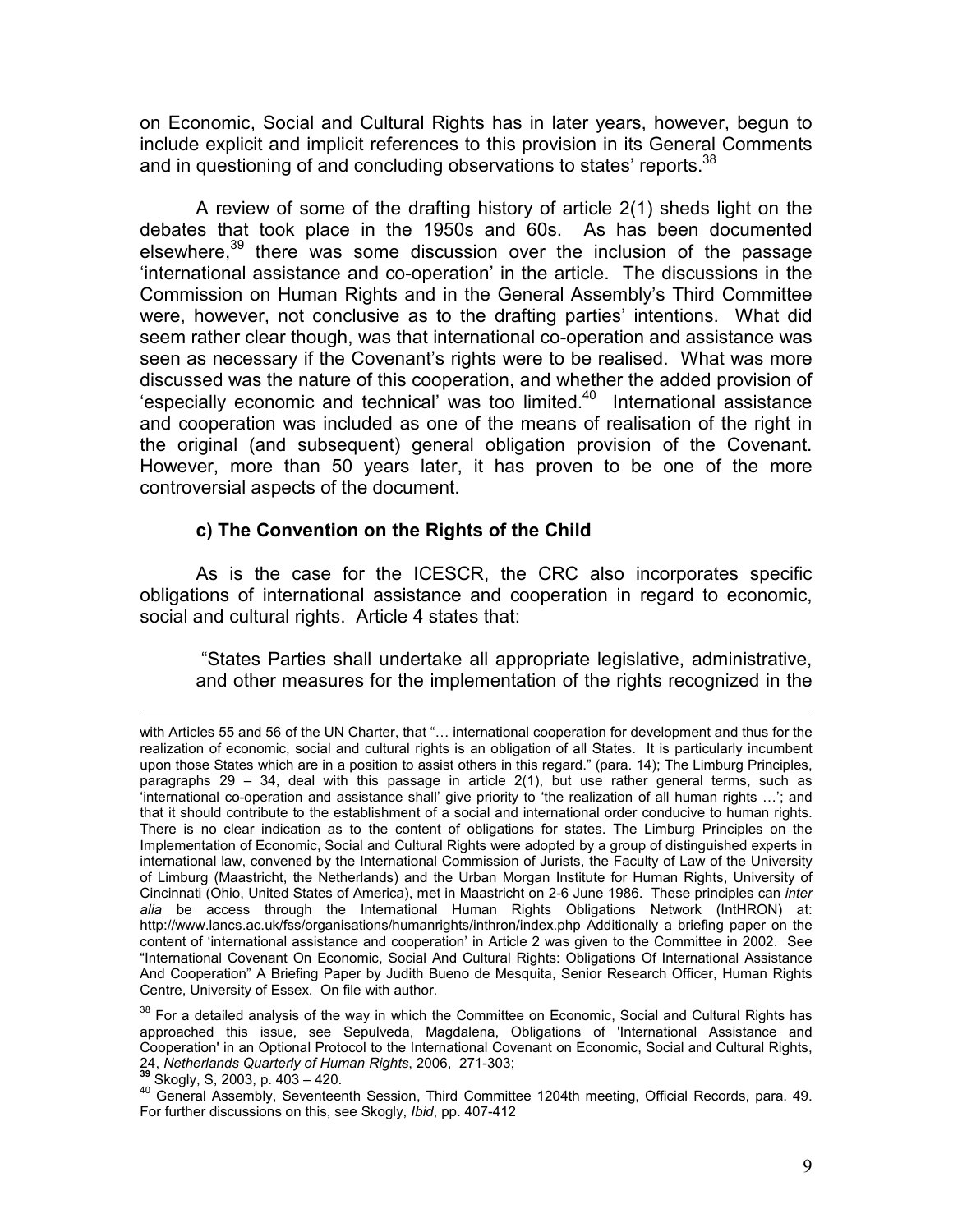present Convention. With regard to economic, social and cultural rights, States Parties shall undertake such measures to the maximum extent of their available resources and, where needed, within the framework of international cooperation."<sup>41</sup>

During the drafting of this article, there were a number of issues debated, including the reference to 'available resources'.<sup>42</sup> However, what is noticeable in this context is that the inclusion of 'international co-operation' was already included in the first draft of the convention text presented by Poland in January 1980, and it was readily accepted, and not considered controversial, as evidenced by the lack of debate about it. $43$ 

Contrary to the position of the Committee on Economic, Social and Cultural Rights, the Committee on the Rights of the Child has not dealt with the concept of international co-operation as part of the treaty obligations in any detail. The only aspect of international co-operation that is included in the Committee's General Comments<sup>44</sup> relates to the seeking of international assistance, and does not include recognition of extraterritorial obligations.<sup>45</sup>

### d) The Convention on the Rights of Persons with Disabilities

A recent addition to international human rights law was made with the adoption and entry into force of the CRPD. There are two articles that specifically address international cooperation: Article 4 'General Obligations' and Article 32 'International Cooperation'. Article 4 (2) provides that:

 With regard to economic, social and cultural rights, each State Party undertakes to take measures to the maximum of its available resources and, where needed, within the framework of international cooperation, with a view to achieving progressively the full realization of these rights, without prejudice to those obligations contained in the present Convention that are immediately applicable according to international law.

In contrast to Article 2(1) of ICESCR, the article only refers to 'international cooperation' rather than 'international assistance and cooperation'. As international assistance (technical, financial, humanitarian) is now commonly seen to be part of international cooperation, $46$  this difference is unlikely to imply a more narrow sphere for the extraterritorial obligations.

 $41$  Emphasis added.

 $^{42}$  Skogly, 2006, p. 103

<sup>43</sup> Skogly, 2006, p. 104

<sup>44</sup> Committee on the Rights of the Child, General Comment no. 5 "General Measures of Implementation of the Convention on the Rights of the Child", October 2003.

<sup>45</sup> Skogly, 2006, p. 159-160.

<sup>46</sup> For further discussions on this, see Salomon, 2007, pp. 98-109;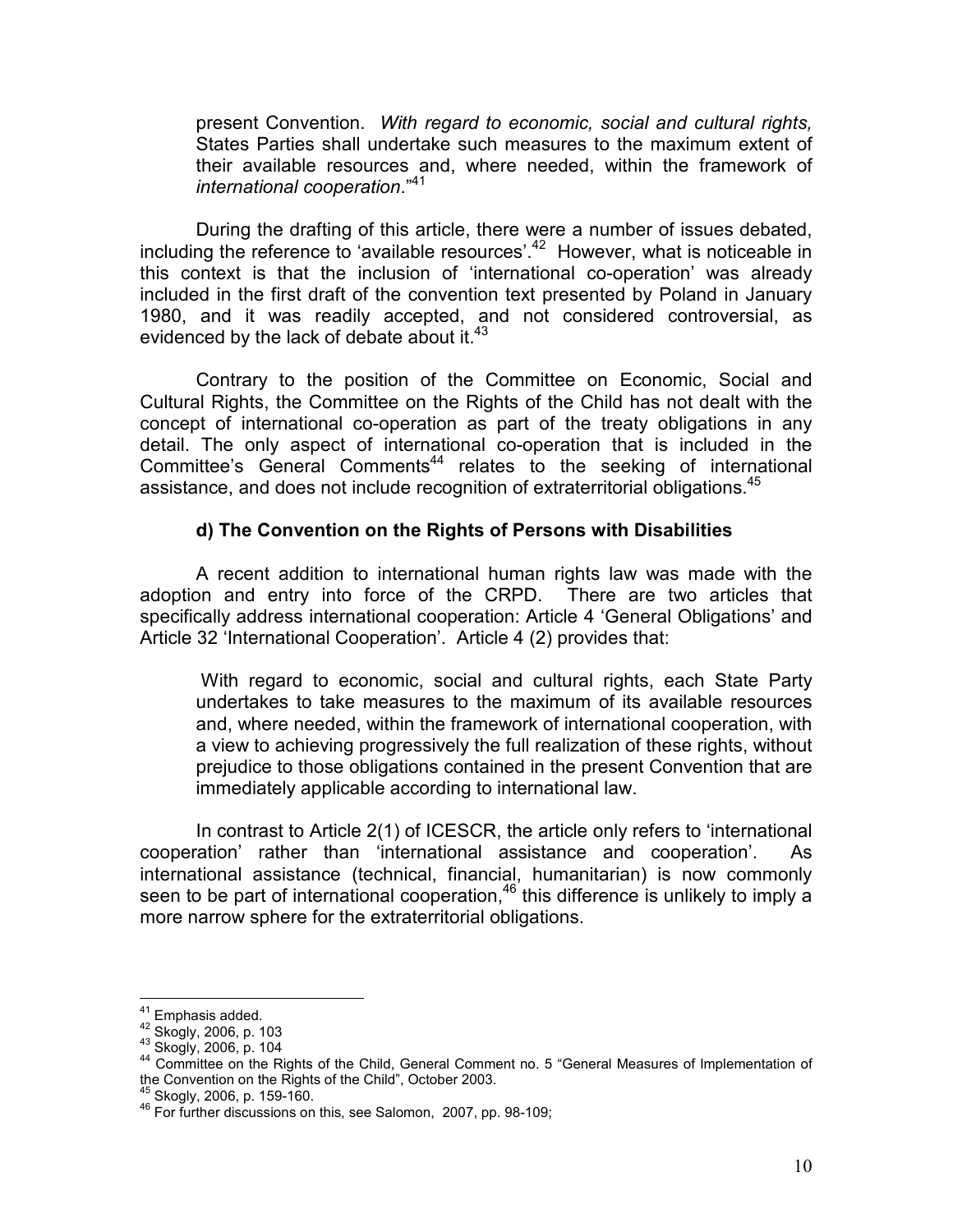The second article that deals with international cooperation, Article 32, emphasises 'the importance of international cooperation and its promotion, in support of national efforts for the realization of the purpose and objectives of the present Convention, …'. This refers to the same concept as Ziegler labelled  $\sim$  obligation to support fulfilment<sup>'47</sup> It then continues to call for international development programmes that are inclusive and accessible to persons with disabilities;  $48$  to facilitate and support capacity building;  $49$  research cooperation;<sup>50</sup> and to provide technical assistance and technology transfer.<sup>51</sup> Finally, the Article ends with:

 The Provisions of this article are without prejudice to the obligations of each State Party to fulfil its obligations under the present Convention.<sup>52</sup>

This final passage is of particular interest, as it addresses some of the concerns opponents to extraterritorial obligations have voiced, namely that states (and particularly poorer states) will feel relieved of their treaty obligations, as they can advocate that they need external funding to implement the rights in the treaties. This provision emphasises the primary obligation for the territorial state to comply with its obligations and carry out its implementation.

# e) Other human rights treaties

It is noticeable that the specific treaties discussed so far all address economic, social and cultural rights in relation to extraterritorial obligations. One could then easily conclude that any extraterritorial human rights obligations are confined to that part of international human rights law. However, such an interpretation would not reflect the current understanding of international human rights treaties. Indeed, the ICJ, the UN Human Rights Committee (which monitors the implementation of the International Covenant on Civil and Political Rights), the European Court of Human Rights, and the Inter-American Commission on Human Rights have all confirmed that international human rights treaties protecting civil and political rights contain obligations for the states parties that go beyond the national territory. This is in spite of the clauses in some of these treaties providing that the states parties are to protect and ensure the rights within their territory and/or their jurisdiction.<sup>53</sup> In the Namibia (South West Africa) Opinion, the ICJ found that South Africa, having established a system of apartheid in the neighbouring state, was in breach of its international obligations under the UN Charter. Therefore, the fact that South Africa acted outside of its own territory was of no consequence; the Court still found that South Africa was

 $47$  See footnote 20 above and accompanying text.

 $^{48}_{12}$  Article 32 (1) (a)

<sup>49</sup> Article 32 (1) (b)

<sup>50</sup> Article 32 (1) (c)

<sup>51</sup> Article 32 (1) (d)

 $52$  Article 32 (2)

<sup>53</sup> For text, see footnote 94-96 Below.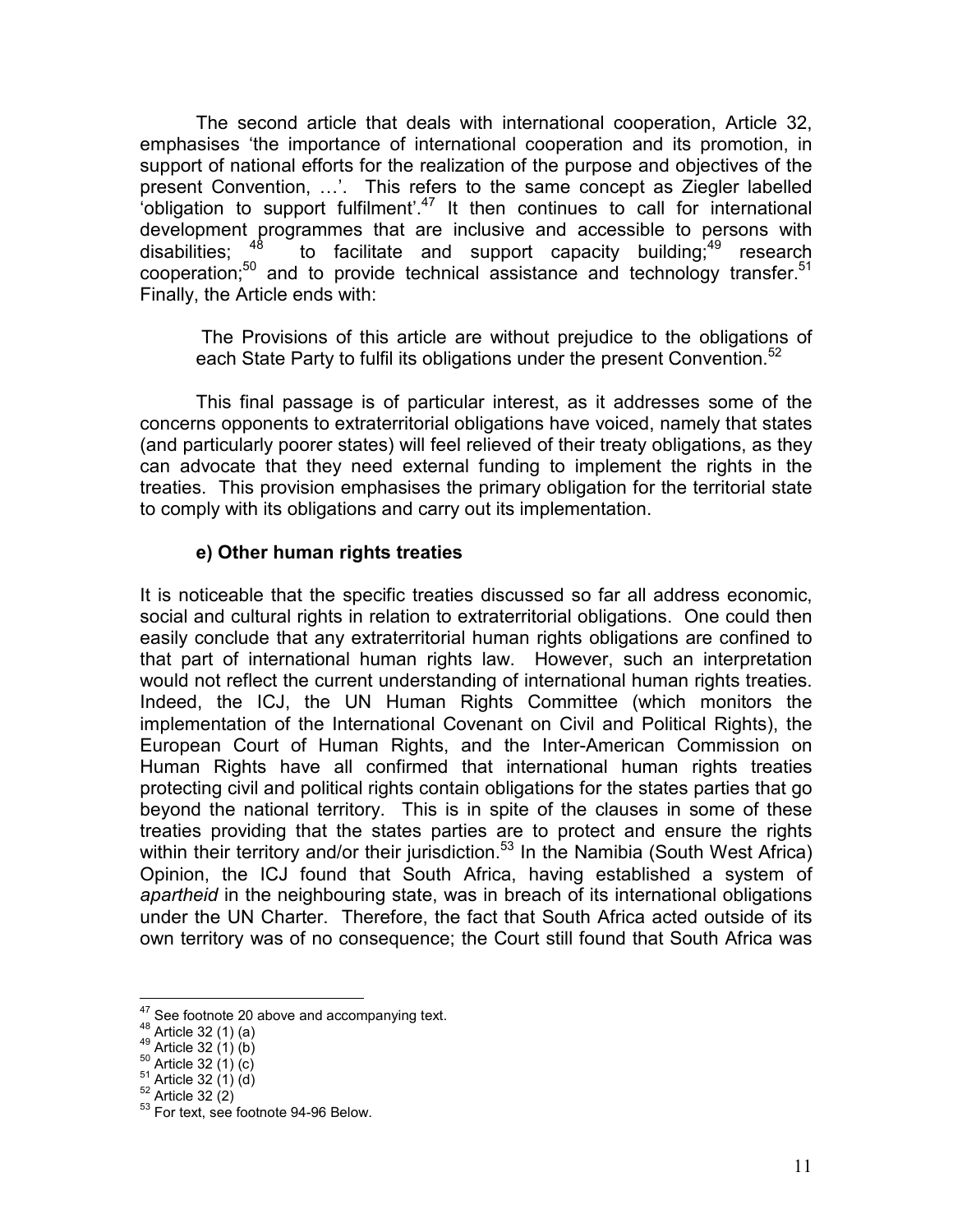in breach of its obligations.<sup>54</sup> Furthermore, in the advisory opinion on the 'Legal Consequences of the Construction of a Wall in the Occupied Palestinian Territory', the ICJ considered the relevance of obligations stemming from human rights treaties that Israel has ratified. In regard to the ICCPR, the Court held that it was applicable 'in respect of acts done by a State in the exercise of its jurisdiction outside its own territory'.<sup>55</sup> Likewise, in respect of the ICESCR, the Court held that

The territories occupied by Israel have for over 37 years been subject to its territorial jurisdiction as the Occupying Power. In the exercise of the powers available to it on this basis, Israel is bound by the provisions of the ICESCR. $^{56}$ 

Likewise, in Lopez Burgos v Uruguay, the Human Rights Committee held that

"it would be unconscionable to so interpret the responsibility under article 2 of the [ICCPR] as to permit a State party to perpetrate violations of the Covenant on the territory of another State, which violations it could not perpetrate on its own territory."<sup>57</sup>

Adding his individual opinion to this case, Committee Member Mr. Tomuschat held that

Never was it envisaged … to grant States parties unfettered discretionary power to carry out wilful and deliberate attacks against the freedom and personal integrity of their citizens living abroad. $58$ 

While this case concerned the abduction and arrest of a Uruguayan citizen living abroad by members of the Uruguayan security forces, and the question before the Committee became whether a state had the same obligations towards its citizens abroad as at home,<sup>59</sup> it is probably reasonable to suggest that Tomuschat's opinion could also be applied to foreigners abroad and that states should not have 'unfettered discretionary power to carry out wilful and deliberate attacks against the freedom and personal integrity' of individuals in other states. This understanding is supported by another passage in his statement, where he

55 International Court of Justice, Legal Consequences of the Construction of a Wall in the Occupied Palestinian Territory, Advisory Opinion, 9 July 2004, General List No. 131, para. 111.

 $\overline{a}$  $54$  See footnote 2 above.

 $^3$  Ibid. para. 112.

<sup>57</sup> Lopez Burgos v Uruguay (52/79), Human Rights Committee (find full reference), as quoted in Joseph, S et.al ed. The International Covenant on Civil and Political Rights: Cases, Materials and Commentary, Oxford, Oxford University Press, 2001, p.60.

 $58$  Ibid., p. 184

<sup>&</sup>lt;sup>59</sup> In this respect, the case is similar to that heard by the European Court of Human Rights in Őcalan v. Turkey, where Mr. Őcalan, a Turkish citizen, was arrested by Turkish authorities at the international airport in Nairobi, Kenya, and brought back to Turkey. The Court considered that 'directly after being handed over to the Turkish officials, the applicant was effectively under Turkish authority and therefore within the "jurisdiction" of that State for the purposes of Article 1 of the Convention, even though in this instance Turkey exercised its authority outside its territory.' Eur.Crt.HR, Őcalan v. Turkey, Application no. 46221/99, Judgment, 12 May 2005, para. 91).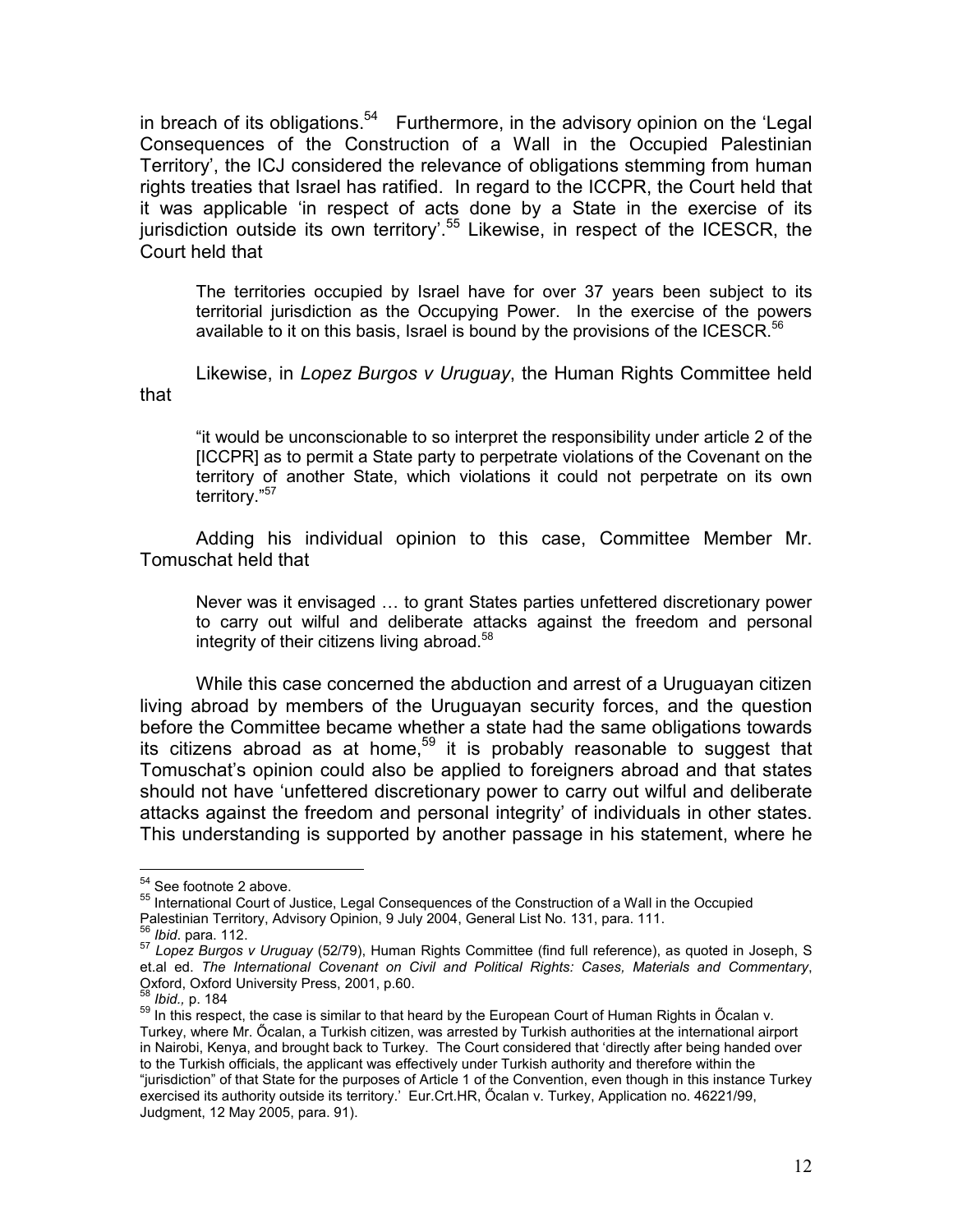holds that the "words 'within its territory' … was intended to take care of objective difficulties which might impede the implementation of the Covenant in specific situations."<sup>60</sup>

This view is confirmed both by the Committee against Torture (CAT), and the Human Rights Committee in their deliberations and conclusions regarding the United States' reports concerning *inter alia* the conditions at Guantanomo Bay. In its concluding observations from 2006 CAT "reiterates its previously expressed view that "territory under [the State party's] jurisdiction" includes all areas under the de facto effective control of the State party, by whichever military or civil authorities such control is exercised. The Committee considers that the State party's view that those provisions are geographically limited to its own de jure territory to be regrettable."<sup>61</sup> Likewise, the Human Rights Committee has noted "with concern the restrictive interpretation made by the State party of its obligations under the Covenant, as a result in particular of (a) its position that the Covenant does not apply with respect to individuals under its jurisdiction but outside its territory, nor in time of war, despite the contrary opinions and established jurisprudence of the Committee and the International Court of Justice; … The State party should in particular (a) acknowledge the applicability of the Covenant with respect to individuals under its jurisdiction but outside its territory ..."<sup>62</sup>

 The European Court of Human Rights has also found that actions by a High Contracting Party beyond its territory may be in breach of that State's obligations. In Loizidou v Turkey,<sup>63</sup> which concerned the ability of a Greek-Cypriot to access her property in Northern Cyprus after the Turkish occupation of that part of the island, the Turkish government argued that the case could not be admissible as it concerned an area outside the territory of Turkey. However, the European Court clearly stated that a state's responsibility for its own acts can reach outside the territorial jurisdiction of that state. The Court held that the

responsibility of Contracting Parties can be involved because of acts of their authorities, whether performed within or outside national boundaries, which produce effects outside their own territory.<sup>64</sup>

The Inter-American Commission on Human Rights (IACHR) has taken a similar view in cases involving transnational human rights obligations. In Armando Alejandre Jr. and Others v Cuba<sup>65</sup> the petitioners complained to the

 $\overline{1}$  $60$  Ibid.

<sup>61</sup> UN Committee Against Torture, Colcusions and recommendations, United States of America, UN Doc. CAT/C/USA/CO/2, 25 July 2006, para. 15.

UN Human Rights Committee, Concluding Observations, United States of America, UN Doc.

CCPR/C/USA/CO/3/Rev.1, 18 December 2006, para. 10.<br><sup>63</sup> The European Court of Human Rights, Loizidou judgment (*Loizidou v Turkey)* of 23 March 1995, Series A. no. 310

<sup>&</sup>lt;sup>64</sup> Ibid. p. 24, para. 62

 $65$  Armando Alejandre Jr and Others v Cuba ("Brothers to the Rescue"), Inter-American Commission of Human Rights, report No. 86/99, case no. 11.589, 29 September 1999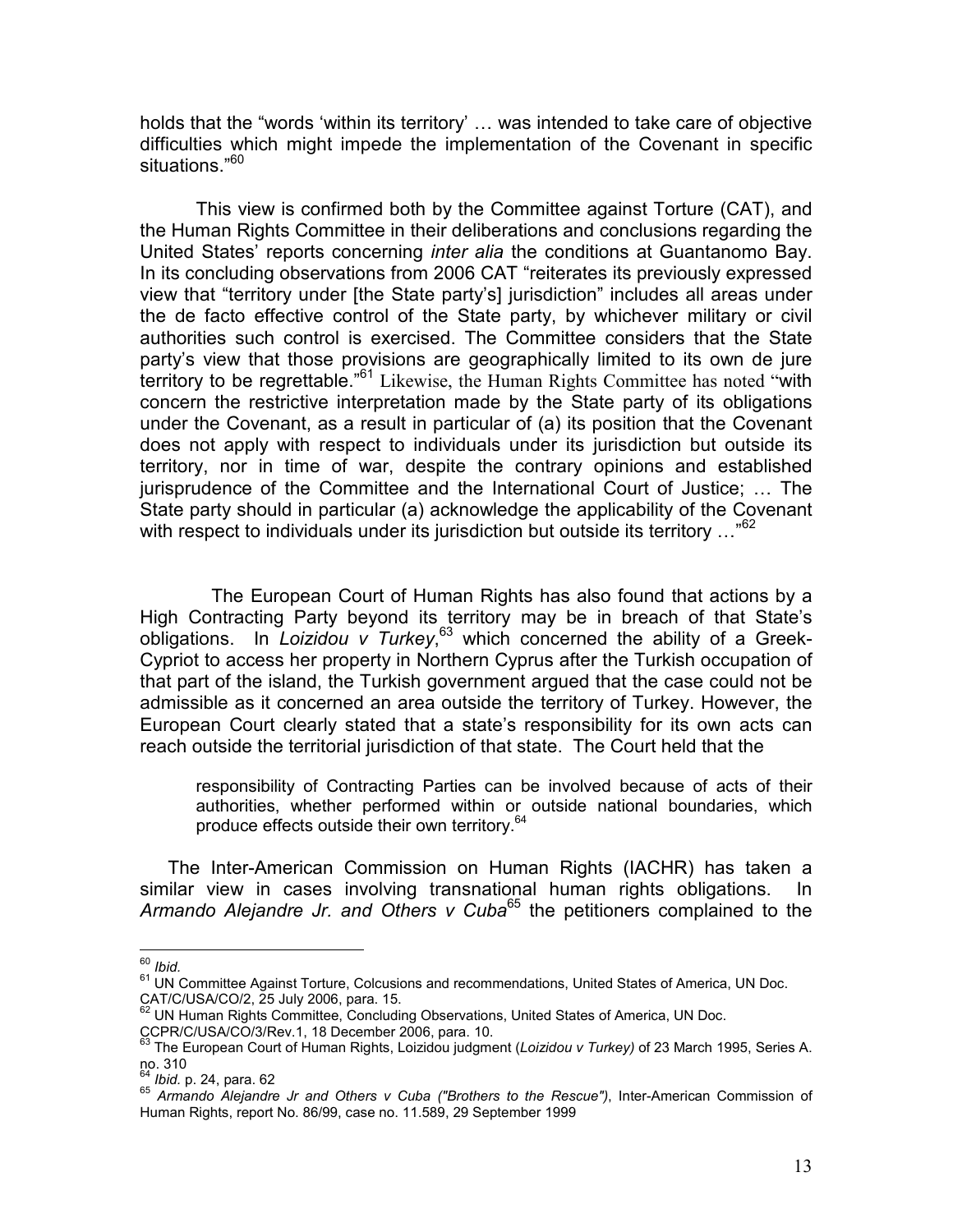IACHR about the death of four individuals caused by the shooting down of two civilian aircrafts by a Cuban military MIG-29. The civilian aircrafts were in international territory when they were shot down. The IACHR held Cuba responsible for violating the right to life and to a fair trial of the victims, and stated the following with regard to the extraterritorial nature of the acts:

 "The fact that the events took place outside Cuban jurisdiction, does not limit the Commission's competence *ratione loci*, because, as previously stated, when agents of a state, whether military or civilian, exercise power and authority over persons outside national territory, the state's obligation to respect human rights continues - in this case the rights enshrined in the American Declaration. The Commission finds conclusive evidence that agents of the Cuban State, although outside their territory, placed the civilian pilots of the 'Brothers to the Rescue' organization under their authority. Consequently, the Commission is competent ratione loci to apply the American Convention extraterritorially to the Cuban State in connection with the events that took place in international airspace on February 24, 1996." 66

 In this case, the IACHR recognised that Cuba was acting outside its territorial jurisdiction, but that in certain circumstances it is not only consistent with, but also required by, the applicable rules to hold a state accountable for acts outside its territory.<sup>67</sup>

This recital of cases by international courts and opinions by monitoring Committees should not be taken as an indication that extraterritorial obligations in relations to human rights are necessarily always accepted, and that they are not seen as controversial by many institutions and human rights lawyers. Indeed, the European Court on Human Rights has stated that only 'in exceptional circumstances' can obligations go beyond the territory of the state.<sup>68</sup> Furthermore, the ICJ has gone to great lengths to avoid apportioning responsibility to states whose conduct contributes to human rights violations in third countries.<sup>69</sup> This reality calls for an assessment of the obstacles to full recognition of extraterritorial obligations.

 $\overline{a}$ 

<sup>&</sup>lt;sup>66</sup> Ibid. para. 25.

 $67$  *Ibid.*, para. 23.

<sup>68</sup> Vlastimir and Borka BANKOVIĆ, Živana STOJANOVIĆ, Mirjana STOIMENOVSKI, Dragana JOKSIMOVIĆ and Dragan SUKOVIĆ; against Belgium, the Czech Republic, Denmark, France, Germany, Greece, Hungary, Iceland, Italy, Luxembourg, the Netherlands, Norway, Poland, Portugal, Spain, Turkey and the United Kingdom. European Court of Human Rights , Application no. 52207/99, para. 80 (Hereinafter: Bankovic case), para. 71.

<sup>69</sup> This thesis is evident both in the Nicaragua case (Nicaragua vs. United States of America, Judgment 17 June, 1986, ICJ Reports, 1986, p. 14-150; ) and the Genocide case (Case Concerning the Application of the Convention on the Prevention and Punishment of the Crime of Genocide (Bosnia and Herzegovina v Serbia and Montenegro), Judgment 27 February 2007, ICJ Reports 2007) For a critical appraisal of these cases and the implication for state responsibility for breaches of extraterritorial obligations, see Gibney, Mark, Genocide and State Responsibility, 7, Human Rights Law Review, 2007, 760-773;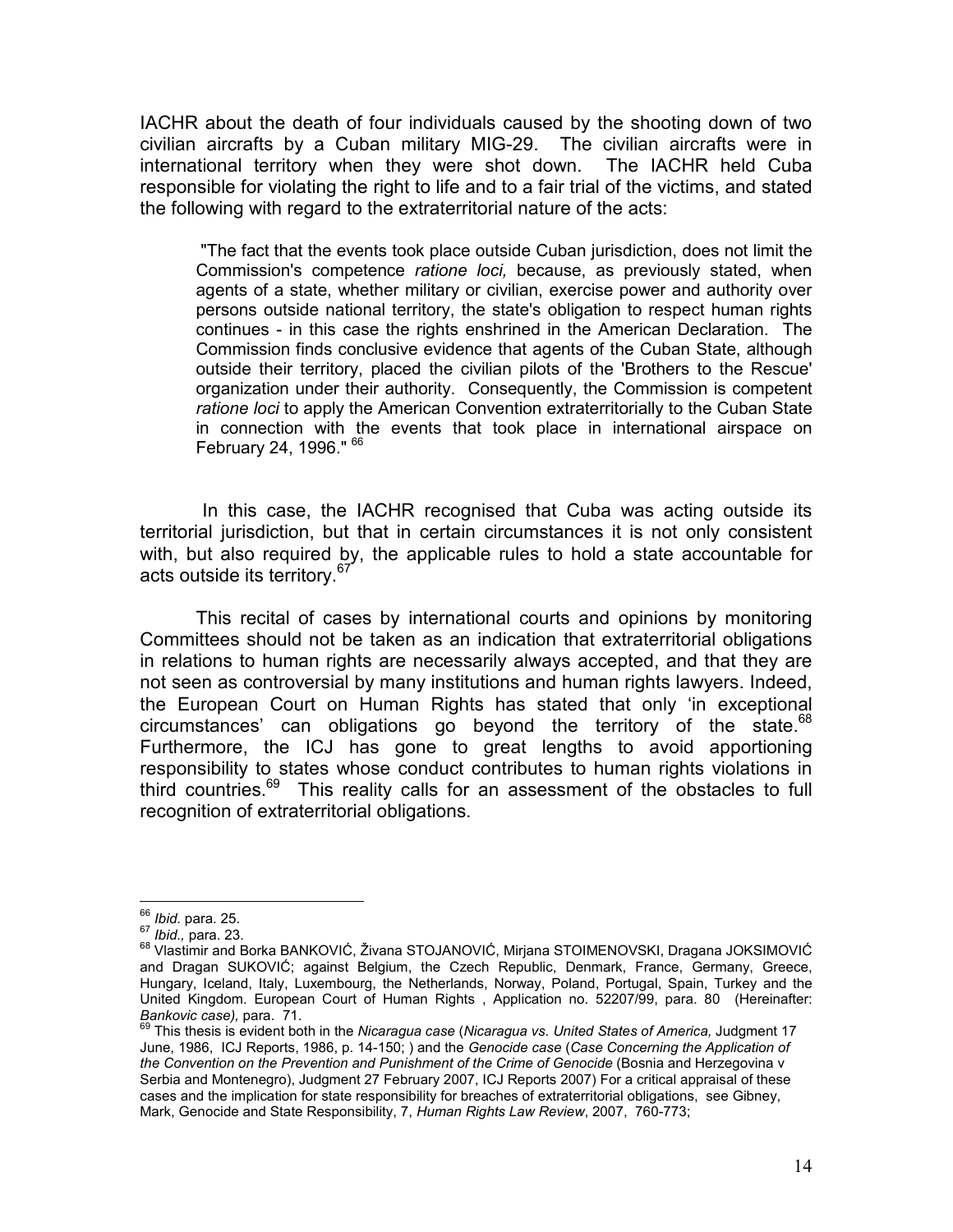#### Obstacles to the recognition of extraterritorial obligations

There are a number of obstacles to the development of a consensus regarding the content of states' obligations for their involvement in human rights violations in other states. Some are obstacles in (the interpretation of) the law and others are of a more political nature.

### a) State responsibility

According to the International Law Commission's Articles on Responsibility for Internationally Wrongful Acts ('ILC Articles'), $^{70}$  if a state commits an act or omits to carry out prescribed conduct and this act or omission represents a breach of an international obligation, the state has committed an internationally wrongful act for which it is responsible.<sup>71</sup> The ILC Articles also set out the legal consequences for such unlawful acts.<sup>72</sup> This is a reflection of the reciprocal character of international law as between states. However, state responsibility is not commonly invoked in situations where the actions of one state breach or threaten the human rights of individuals in another state.

Inter-state complaint procedures existing in some of the regional human rights systems,<sup>73</sup> and in some of the international conventions adopted through the United Nations system.<sup>74</sup> These procedures, while sparingly used, are somewhat different from the regular application of state responsibility, as they are procedures specifically provided for in certain treaties, and are not reactions to breaches of normal reciprocal international law obligations independent of specific treaty-based procedures. Yet, the inter-state complaint procedures underscore the argument that international human rights treaties operate according to the general principles contained in the Law of Treaties. It is the reciprocal obligations undertaken by ratifying the treaty that is essential, not the nationality of the individual whose rights have been violated. In order to complain about the treatment of its own citizen abroad, a state need not rely on human rights treaties to seek redress, as customary international law principles regarding diplomatic protection cover that issue.<sup>75</sup>

 $70$  $70$  Adopted by the International Law Commission in 2001, available at http://untreaty.un.org/ilc/texts/instruments/english/draft%20articles/9\_6\_2001.pdf (Hereinafter 'ILC Articles') <sup>71</sup> ILC Articles, Articles 1 and 2.

<sup>72</sup> ILC Articles, Part II.

<sup>&</sup>lt;sup>73</sup> See Article 33 of the European Convention on Human Rights and Fundamental Freedoms (1950) as amended by Protocol 11; American Convention on Human Rights provides for a similar procedure in Article 44; African Charter on Human and Peoples' Rights, Article 47. None of these procedures has been significantly used.

Interstate complaints procedures are available under the ICCPR, the Convention against Torture; the Convention on the Elimination of Racial Discrimination; and the Convention on the Protection of All Rights of Migrant Workers and their Families, all contain such procedures. As of November 2007, no such complaints have been filed in the UN system.

 $75$  This issue relates to the discussion about minimum standards of treatment of citizens of another state, an issue that goes beyond the scope of this essay. For a discussion on this, see Cassese, Antonio, International Law,  $2^{nd}$  edition, Oxford, Oxford University Press, 2005, p. 120.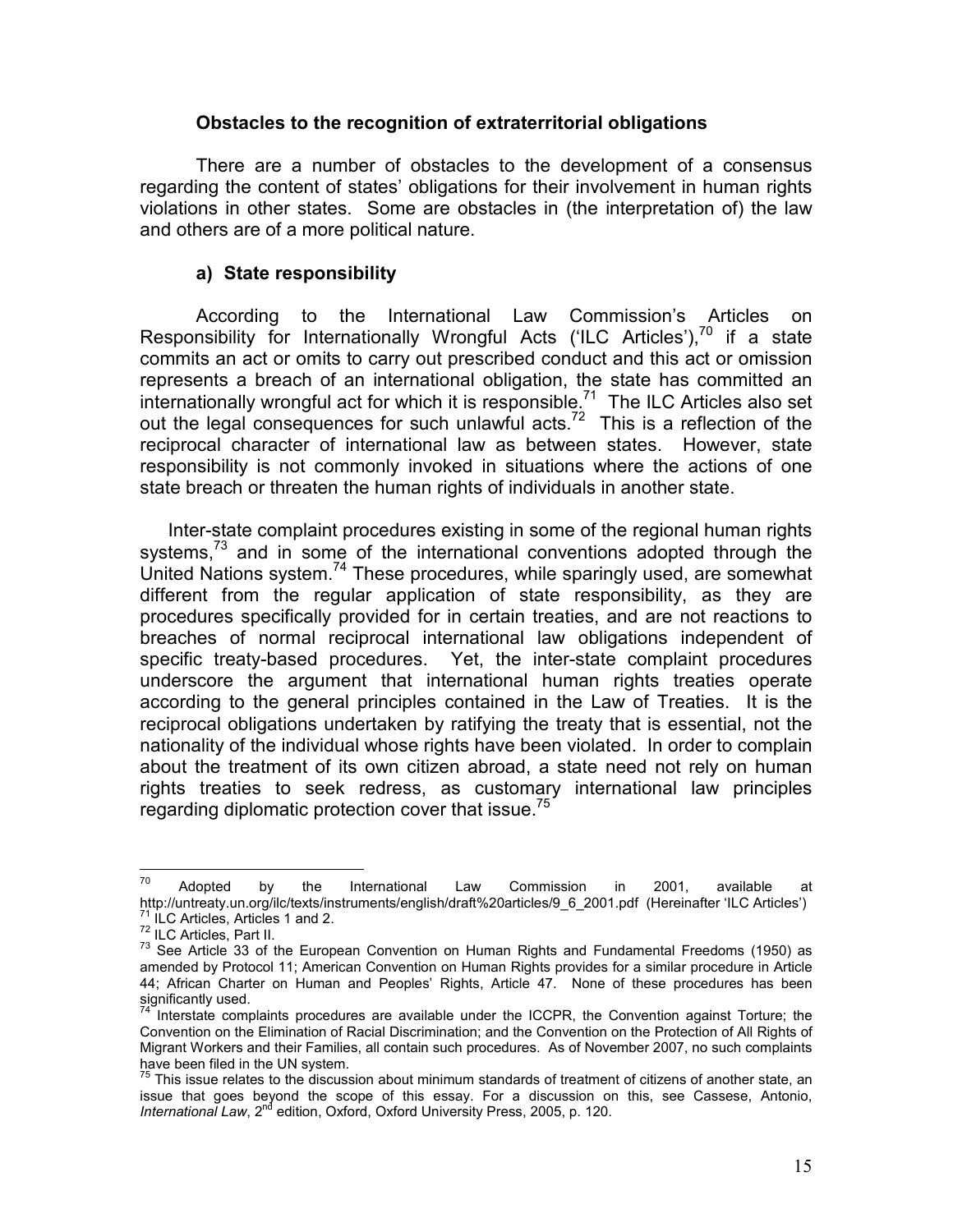Therefore, when entering into international human rights treaties, states not only guarantee that they will treat their inhabitants according to the standards provided in the treaties, but also that they are obligated to do so in their relationship to the other states that have ratified the same treaties. In essence, there is no relinquishment of the reciprocal nature of international treaties. To illustrate, states A and B are in a human rights treaty relationship with each other and the treaty prohibits torture. State A tortures its prisoners. The acts of torture violate the rights of the prisoners, but they also breach its treaty obligation in relationship to state B. This conception concerns the traditional international obligations, breaches of which give rise to state responsibility as defined in Articles 1 and 2 of the ILC Articles.

The scenario used in this example reflects the domestic operation of human rights law, as the violations are committed by State A in regard to its own citizens or residents. However, the lack of application of state responsibility becomes increasingly more relevant in extraterritorial human rights relations. What if State A acts in a manner that violates the rights of State B's residents, while they are within the territory of State B? This example illustrates a lack of 'reverse diplomatic protection'. According to principles of customary international law, diplomatic protection may be afforded by one state if another state infringes upon the first state's citizens while they are in the territory of the second state.<sup>76</sup> The principle works on the basis that a violation of the rights of a citizen of one state by another state is considered a wrongful act against the citizen's home state.<sup>77</sup> However, if one state violates the rights of a citizen of another state, while that citizen is in his/her home state, the principle of diplomatic protection does not seem to apply, or at least is not being used. $^{78}$ 

The problem faced in these situations is that while we have a definition as to what triggers state responsibility, namely a wrongful act on the part of a state, we have very little guidance as to what constitutes a wrongful act by states in extraterritorial relations, and in particular in human rights cases. There is little international jurisprudence in this field, and what is available is not necessarily consistent. As has been mentioned above, the ICJ has heard some relevant cases, in particular the Nicaragua case and the Genocide case, and so have regional courts and commissions (in particular the European Court on Human Rights and the Inter-American Commission on Human Rights) and international criminal tribunals (in particular the International Criminal Tribunal for the Former Yugoslavia (ICTY)). What is common for these cases is that the courts, commissions and tribunals go to great lengths to determine, on the basis of the evidence available, the exact detail of control that one state may have had over the events in another state, events that have led to (often highly significant) human rights violations.

 $\overline{a}$ 

 $\frac{76}{10}$  Lowe, Vaughan *International Law, Oxford University Press, 2007, p.* 132

 $77$  Ibid.

 $78$  We have, however, seen that if a person has his/her human rights violated by their home state while residing in another state, extraterritorial application of human rights treaties have been accepted. See for instance, Burgos Lopez v. Uruguay, for reference, see footnote 61 above.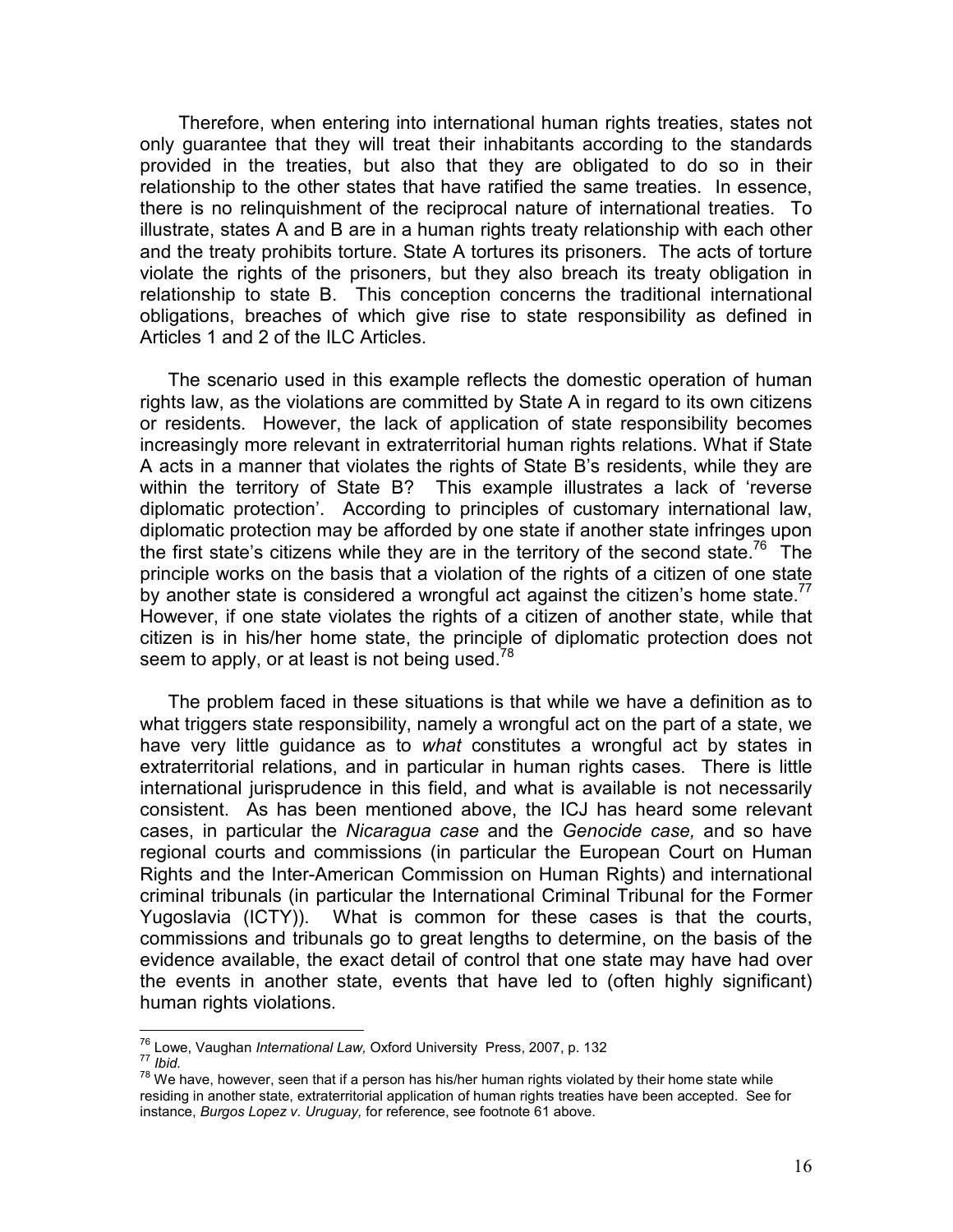In the Nicaragua case the ICJ considered, inter alia, whether the significant support by the United States to the *contras* in Honduras triggered responsibility for the actions taken by them when operating in Nicaragua. The Court held that

… the evidence available to the Court indicates that various forms of assistance provided to the contras by the United States have been crucial to the pursuit of their activities, but it is insufficient to demonstrate their complete dependence on the United States aid.<sup>79</sup> [ …] The Court has taken the view … that United States participation, even if preponderant or decisive, in the financing, organizing, training, supplying and equipping of the contras, the selection of its military or paramilitary targets, and the planning of the whole of its operation, is still insufficient in itself …. for the purpose of attributing to the United States the acts committed by the contras in the course of their military or paramilitary operations. $80$  [...] For this conduct to give rise to legal responsibility of the United States, it would in principle have to be proved that the State had effective control of the military and paramilitary operations in the course of which the alleged violations were committed.  $8<sup>1</sup>$ 

Furthermore, in the more recent Genocide case, the Court builds on the concept of 'effective control' from the Nicaragua case, and uses article 8 of the ILC Articles, when determining whether Serbia and Montenegro (FRY) could be considered to have responsibility for the genocide that had taken place in Bosnia and Herzegovina.<sup>82</sup> Article 8 holds that

The conduct of a person or a group of persons shall be considered an act of a State under international law if the person or group of persons is in fact acting on the instructions of, or under the direction or control of, that State in carrying out the conduct.

The question in this case was whether the Bosnian Serbs during the genocide had been under the "direction or control of" the government of the FRY. According to the applicants, up to 90 per cent of the material needs of the selfproclaimed "Republic Srpska" (the Bosnian Serbs) had been provided by Serbia; a substantial portion of the Bosnian Serb paramilitary forces were being salaried by Serbia; and the economies of the Republic of Srpska and Serbia were almost completely integrated. $83$  This claim was not challenged by the Court,  $84$  as it confirmed that

the Respondent was thus making its considerable military and financial support available to the Republic Srpska, and had it withdrawn that support, this would have greatly constrained the options that were available to the Republic Srpska authorities.<sup>85</sup>

 $\overline{a}$ 

 $\frac{79}{10}$  Nicaragua case, para. 110. Emphasis added.

 $80$  Ibid.; para. 115.

<sup>81</sup> Ibid. Emphasis added.

<sup>82</sup> Genocide case, para. 399

 $83$  Ibid., paras. 239 and 240.

<sup>84</sup> Gibney, 2007; p. 764

<sup>85</sup> Genocide case, para. 240.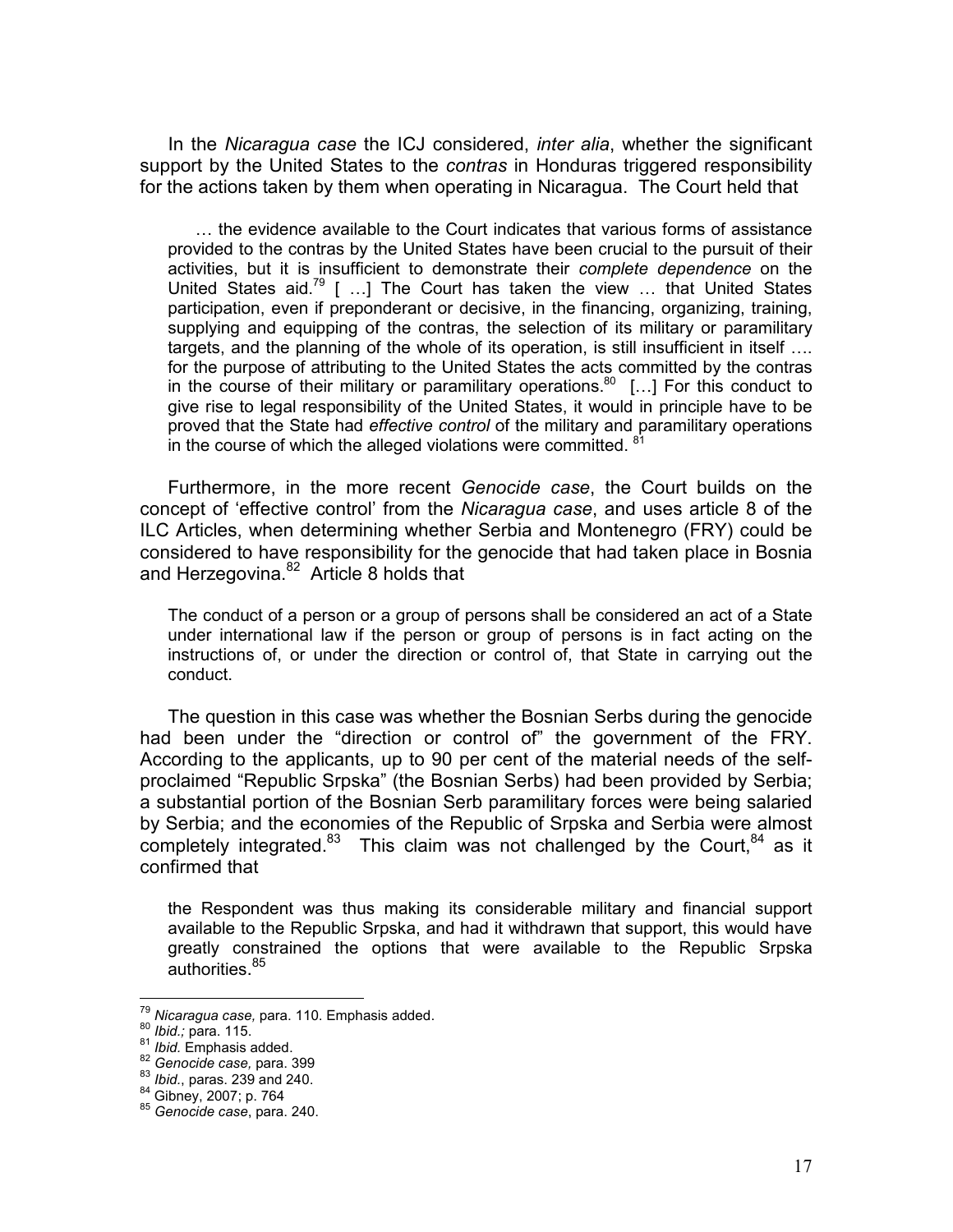Yet, the Court did not find that the FRY was legally responsible, because it

is not established beyond any doubt in the argument between the Parties whether the authorities of the FRY supplied  $-$  and continued to supply  $-$  the [Bosnian Serb forces] who decided upon and carried out those acts of genocide with their aid and assistance, at a time when those authorities were clearly aware that genocide was about to take place or was under way  $\ldots^{86}$ 

What these two cases decided by the ICJ illustrate is that the Court applies an extremely high threshold for responsibility. In applying the concept of 'effective control' over, or on whether a non-territorial state 'directed or controlled', the impugned actions, the ICJ seems to conclude that unless the foreign state has complete control over actions in a given situation, no legal responsibility can be attributed.

The ICJ's decisions demonstrate that, contrary to domestic legal systems, the international legal system does not utilise the concept of complicity by states in actions that lead to human rights violations in another state. $87$  This is at least the way in which the ICJ approaches serious human rights violations. The ILC articles contain the possibility of complicity through the notion of 'aid or assistance' to another state for its commission of an internationally wrongful act.<sup>88</sup> However, the ICJ has interpreted this 'aid and assistance' to be so significant that it represents 'effective control' over the situation, which more or less deprives the concept of complicity without any real meaning.

As with domestic criminal cases, violations of international human rights law are often complex occurrences where more than one actor may be involved. In such circumstances, a concept of complicity ("aiding and abetting") ought to be developed, to ensure that states may be held internationally responsible for their own actions or omissions.<sup>89</sup>

### b) Jurisdictional obstacles

As was mentioned above, some human rights treaties contain provisions that provide that the rights guaranteed by the treaty shall be respected, protected and/or ensured within the jurisdiction and/or territory of the ratifying state. This has resulted in a perceived geographical limitation which may be interpreted as

 $\overline{a}$  $_{.0}^{86}$  *Ibid.*, Para. 422.

 $87$  It should be noted that complicity is provided for in international criminal law, but that concept refers to acts committed by individuals rather than states. The complicity by individuals as a foundation for criminal responsibility is provided for in the Rome Statute of the International Criminal Court (1998), Article 25. 88 ILC Articles, Article 16 – 18.

<sup>89</sup> The concept of complicity of non-state actors (such as multinational corporations) in human rights violations is addressed in Clapham, CAndrew, Human Rights Obligations of Non-State Actors, Oxford, Oxford University Press, 2006, Clapham, Scott Jerbi and Andrew, Categories of Corporate Complicity, 24, Hastings International and Comparative Law Review, 2001, 339 - 349;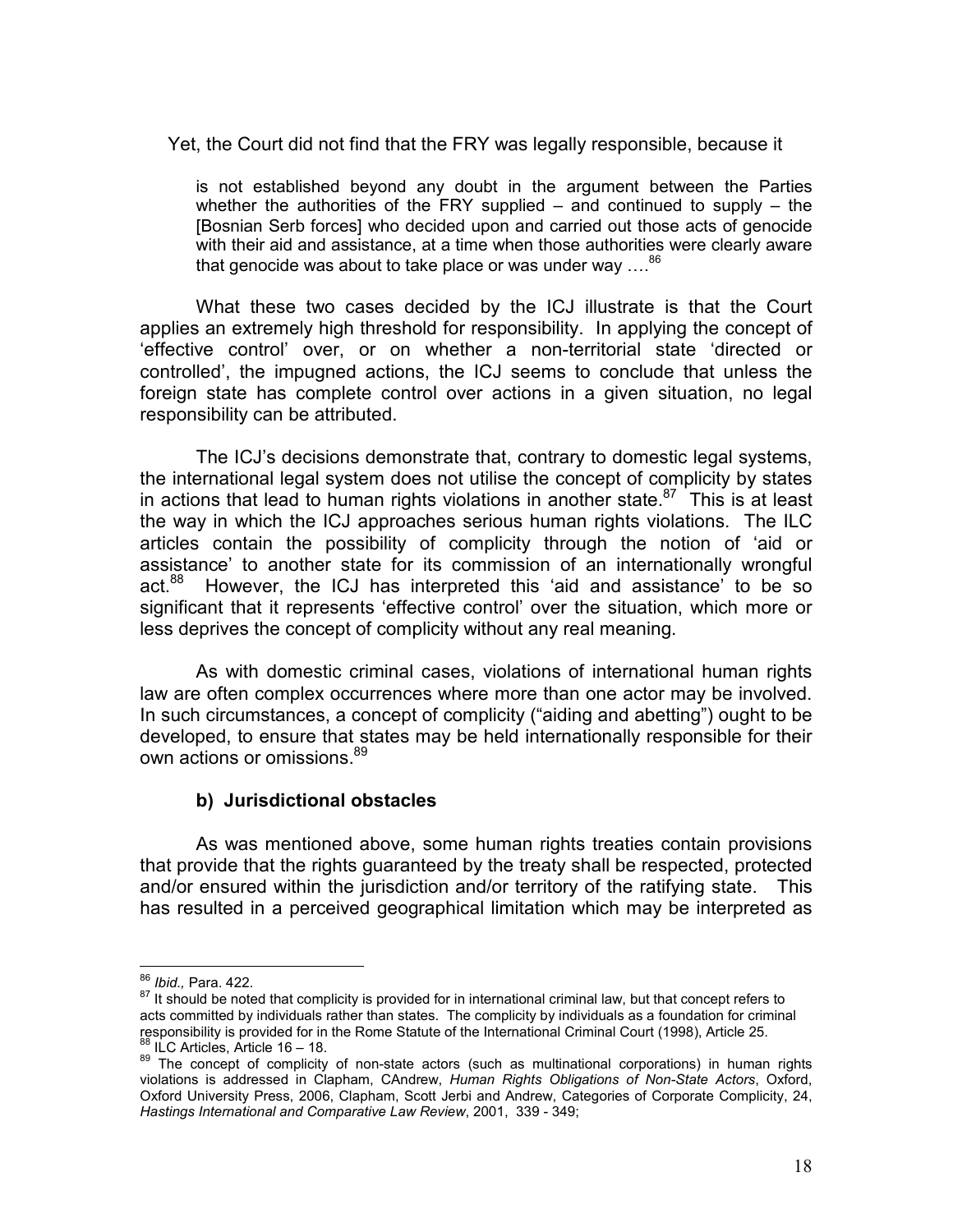granting these states impunity in terms of human rights conduct outside their own territory, or the territory covered by the relevant treaty.

Article 2(1) of the ICCPR provides:

Each State Party to the present Covenant undertakes to respect and to ensure to all individuals within its territory and subject to its jurisdiction the rights recognized in the present Covenant, without distinction of any kind, such as race, colour, sex, language, religion, political or other opinion, national or social origin, property, birth or other status.<sup>90</sup>

The European Convention on Human Rights and Fundamental Freedoms, Article 1, states

The High Contracting Parties shall secure to everyone within their jurisdiction the rights and freedoms defined in Section I of this Convention.<sup>91</sup>

Finally, Article 1 of the American Convention on Human Rights states:

The States Parties to this Convention undertake to respect the rights and freedoms recognized herein and to ensure to all persons subject to their jurisdiction the free and full exercise of those rights and freedoms, without any discrimination for reasons of race, color, sex, language, religion, political or other opinion, national or social origin, economic status, birth, or any other social condition.<sup>92</sup>

The African Charter on Human and Peoples Rights does not contain any specific jurisdictional or territorial limitation.<sup>93</sup>

The European Court of Human Rights has found that article 1 contains a concept of 'European legal space' ('espace juridique') in the Bankovic case.  $94$ This case, which concerned the responsibility of 17 NATO states parties under the European Convention on Human Rights for the death and injury caused by the bombing of the television tower in Belgrade in 1999, was found by the Court to be inadmissible, mainly because the alleged human rights violations were not found to fall within the jurisdiction of the Court, as the events took place outside the geographical area of the Convention, and the states in question did not have

<sup>&</sup>lt;sup>90</sup> Emphasis added.

<sup>91</sup> Emphasis added.

<sup>&</sup>lt;sup>92</sup> Emphasis added.

Article 1 reads: "The Member States of the Organization of African Unity parties to the present Charter shall recognize the rights, duties and freedoms enshrined in this Chapter and shall undertake to adopt legislative or other measures to give effect to them."<br><sup>94</sup> European Court of Human Rights *Banković and Others v. Belgium and Others* (dec.) [GC], no. 52207/99,

EDHR 2001-XII (12 December 2001) For a critique of this case and the concept of a 'legal space' for human rights enjoyment, see Wilde, Ralph, Legal "Black Hole"? Extraterritorial State Action and International Treaty Law on Civil and Political Rights, 26, Michigan Journal of International Law, 2005, 739-806; , Gibney, Erik Roxstrom and Mark, The NATO Bombing Case [Bankovic c. Belgium et al.]: One Step Forward or Two Steps Back? Boston University Journal of International Law, 2005, 55 -136; , Wilde, Ralph, The "Legal Space" or "Espace Juridique" of the European Convention on Human Rights: Is it Relevant to Extraterritorial State Action? European Human Rights Law Review, 2005, 115-124;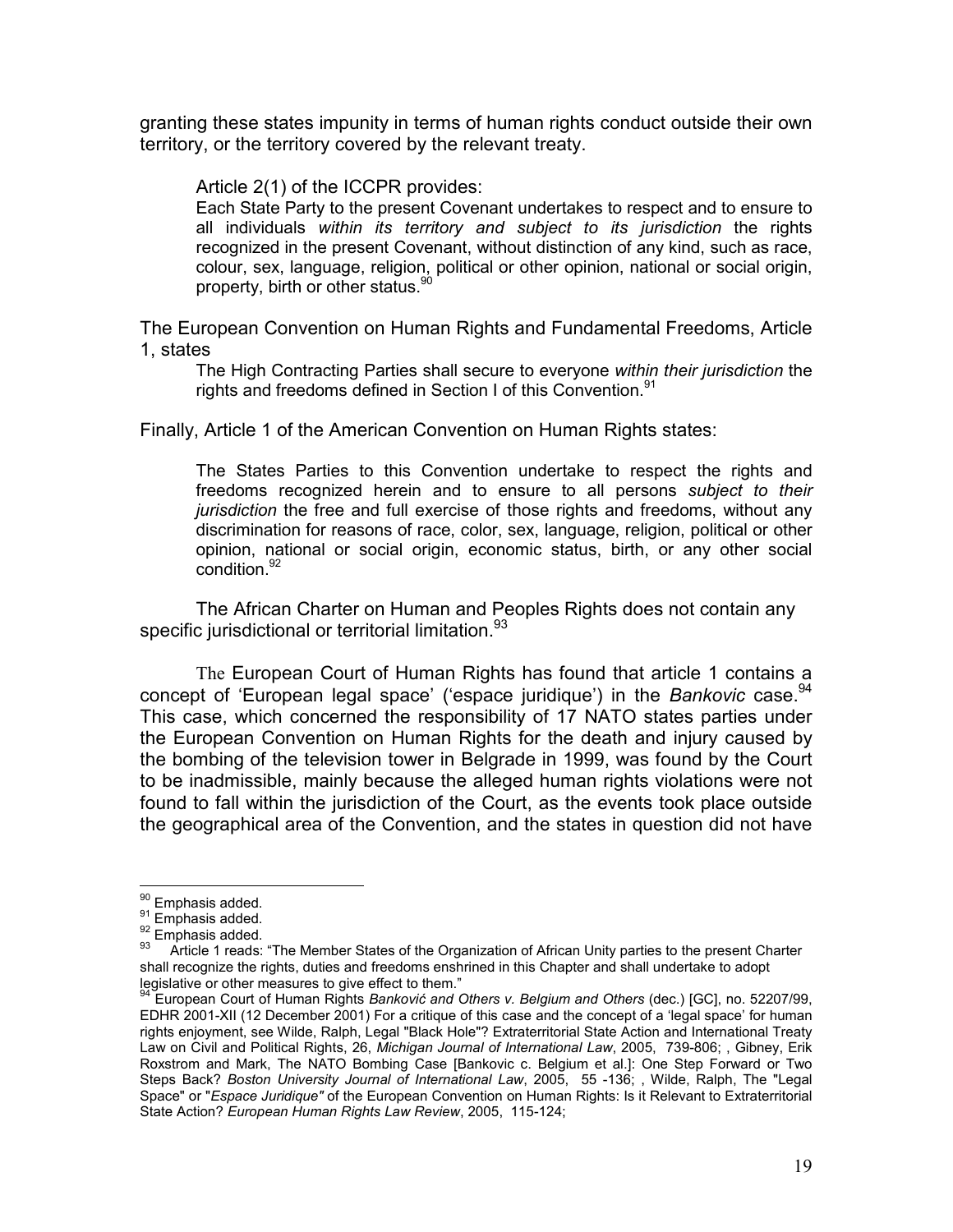'effective control' over the victims of the bombings. $95$  The Court dismissed the applicants' arguments by holding that it was

tantamount to arguing that anyone adversely affected by an act imputable to a Contracting State, wherever in the world that act may have been committed or its consequences felt, is thereby brought within the jurisdiction of that State for the purpose of Article 1 of the Convention.

The Court is inclined to agree with the Governments' submission that the text of Article 1 does not accommodate such an approach to "jurisdiction". Admittedly, the applicants accept that jurisdiction, and any consequent State Convention responsibility, would be limited in the circumstances to the commission and consequences of that particular act. However, the Court is of the view that the wording of Article 1 does not provide any support for the applicants' suggestion that the positive obligation in Article 1 to secure "the rights and freedoms defined in Section I of this Convention" can be divided and tailored in accordance with the particular circumstances of the extra-territorial act in question …<sup>96</sup>

This position by the European Court of Human Rights raises a number of questions, including the issue as to whether states have impunity to commit human rights violations as long as they take place geographically outside the territorial reach of a regional human rights instrument. This understanding of jurisdiction is very limited.

Article 2(1) of the ICCPR has a slightly different wording from that of Article 1 of the European Convention on Human Rights, in that it uses the terms "within its territory and subject to its jurisdiction", while the ECHR only uses the provision "within their jurisdiction". On the face of it, the ICCPR's obligation article seems more limited than that of the ECHR. However, in the travaux préparatoires of the ICCPR, it is explained that the UN Human Rights Commission chose to include the words "within its territory" because it might not be possible for a State to protect the right of persons subject to its jurisdiction when they are outside its territory. $97$  On the other hand, the Commission decided that a State should not be relieved of its obligations under the ICCPR to persons who remained within its jurisdiction merely because they were not within its territory. <sup>98</sup> Thus, this understanding represents a more practical than legal distinction, in that the drafters recognised that it would be difficult for a state to ensure the enjoyment of human rights in another state, but when such human rights enjoyment is threatened or influenced by acts from another state, that other state was not relieved of its obligations.

 $^{95}_{\sim}$ Bankovic case, para. 76

 $96$  Ibid., para. 75

<sup>97</sup> Bossuyt, M. J. Guide to the "Traveaux Preparatories" of the International Covenant on Civil and Political Rights, Dordrecht, Martinus Nijhoff Publishers, 1989, p. 54 – referring to UN Doc. E/CN.4/SR. 138 and E/CN.4/SR. 329.<br><sup>98</sup> *Ibid.,* p. 53 – referring to E/CN.4/SR 194.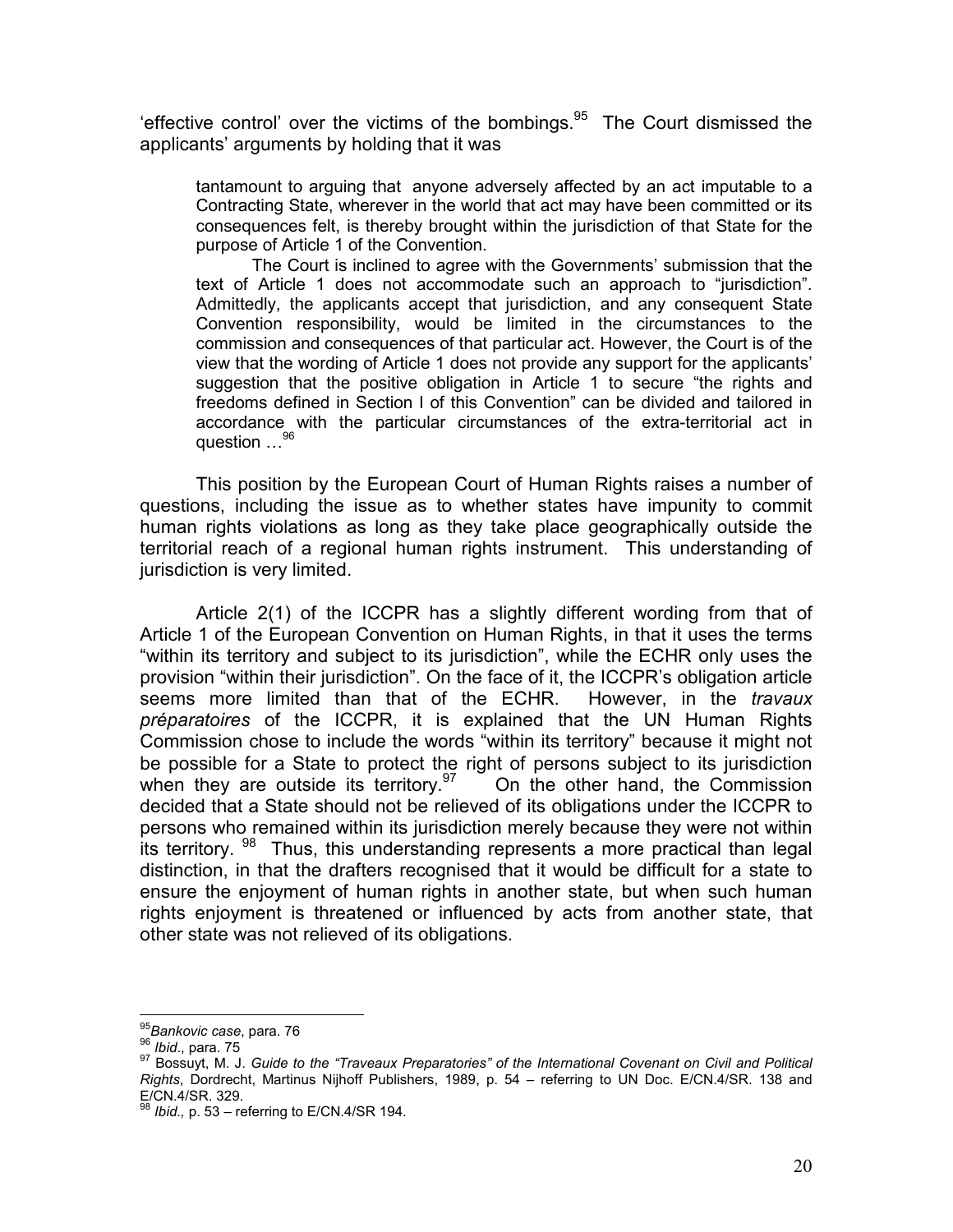Therefore, it seems that there is confusion as to what this 'jurisdictional' limitation actually refers to in the ICCPR and the ECHR. On one level one might question whether there is confusion between the concept of 'jurisdiction' and 'state responsibility'. As Higgins clarifies, "the law of jurisdiction is about entitlements to act, the law of state responsibility is about obligations incurred when a state does act."<sup>99</sup> Therefore, the violation of the human rights of individuals by a State outside its jurisdiction would imply that the State has committed an internationally wrongful act, and should not be able to do so with impunity. This possibility of state action outside its jurisdiction becomes more sinister when assessed in light of recent developments where, for instance, the United States (with the assistance of other states) has deliberately chosen to remove individuals from its territory (and therefore arguably from its jurisdiction) in order to deprive these individuals of their rights.<sup>100</sup> The distinction between jurisdiction as related to a geographic area (territory),<sup>101</sup> and jurisdiction as related to the effect and control a state has over the individual becomes essential. If the protection from human rights treaties is dependent upon states acting within jurisdiction, the danger is that extra-jurisdictional acts can be carried out without responsibility being triggered.

### c) States' concern about human rights developments

The two obstacles discussed above concern the perceived legal hindrances in this debate. There are also political obstacles to be overcome. States' approaches to international human rights differ, and the international human rights climate changes over time. Currently, developments within international human rights law seem to be under stress, in that states are increasingly resentful towards this legal regime which they see as limiting their freedom of manoeuvre.<sup>102</sup> Indeed, the approach by the 17 NATO member states in the Bankovic case, which indicated that they did not consider themselves bound by international human rights law outside Europe, underscores the change

<sup>&</sup>lt;sup>99</sup> Higgins, R Problems and Process: International Law and How we Use it, Oxford, Clarendon Press, 1994, p. 146. Emphasis in original.

<sup>&</sup>lt;sup>100</sup> This is arguably the position for individuals brought to Guantanomo Bay, and those subjected to extraordinary rendition in recent years. For comments on these practices see Rapporteurs, UN - Economic and Social Council - Special, Situation of detainees at Guantanomo Bay, United Nations, E/CN.4/2006/120, 2006; Bergquist, David Weissbrodt and Amy, Extraordinary Rendition: A Human Rights Analysis, 19, Harvard Human Rights Journal, 2006, 123 - 160; , Marty, Dick, Alleged Secret Detentions and Unlawful Inter-state Transfors Involving Council of Europe Member States, Council of Europe - Parliamentary Assembly, AS/Jur(2006) 16 Part II, 2006, Assembly, Parliamentary, Resolution 1507 (2006) Alleged secret detentions and unlawful inter-state transfers of detainees involving Council of Europe member states, Council of Europe, 2006. While the United States has argued that persons it detains outside its territory do not enjoy the protection of US or international human rights law, this has been refuted by the UN Human Rights Committee. See Concluding Observations, 18 December 2006, UN Doc. CCPR/C/USA/CO/3/Rev.1,

paras. 10-21.<br><sup>101</sup> *Bankovic case*, para. 76

<sup>102</sup> See, eg, (now former) Prime Minister of the UK, Tony Blair, when he in 2005 "served notice that he was ready to renounce parts of the European Convention on Human Rights if British and European judges continued to block deportation of Islamic extremists in the wake of the London bombings." Jones, George "Blair to curb human rights in war on terror", The Telegraph, 7 August 2005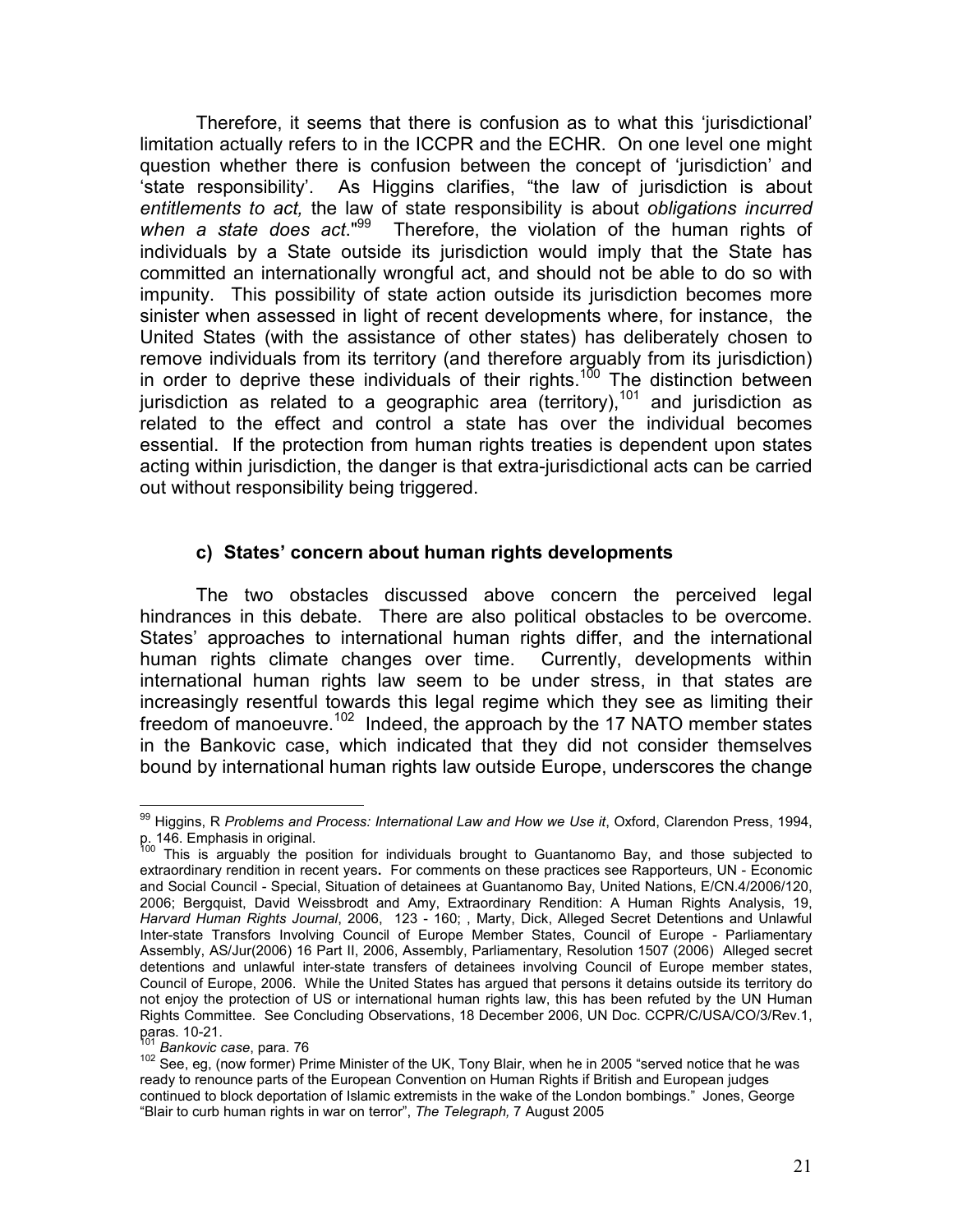from a universal focus in human rights protection. It should be recognised that the Court, even if finding the case inadmissible, did not say that these countries could carry out human rights violations with impunity outside their territory. But by holding that the Court itself did not have jurisdiction to hear the case, the de facto result was that there were no Court procedures available for the individuals in that case, where they had been adversely affected by the actions of foreign states. The decision in Bankovic can be interpreted as being based on a procedural limitation of the European Convention on Human Rights, but the result is impunity from legal redress for states.<sup>103</sup> This demonstrates how far reality is from the ideals of universalism of human rights. If states are able to carry out with impunity acts against individuals in another state that they are not able to carry out against their own population because of a narrow understanding of jurisdiction, the notion of universalism (and non-discrimination) does not carry much weight.

It should be added to this discussion that the jurisprudence of the various Courts and UN Committees is not necessarily coherent in these cases, as has been shown above. The ICJ, the regional courts and the UN Committees have decided cases in which extraterritorial obligations of states have been recognised. While states may be more hesitant in affording human rights respect and protection to individuals in other states, this is clearly an area where the law is developing, and the views of international accountability structures may differ.

### Current approach in the international human rights community

States are wary about further extending the human rights protection that they are obliged to respect and protect. Particularly in a world where there is greater interaction among states, international organisations and multinational private actors, many states will see further human rights protection as limiting their options, and will resent it. The events of 11 September 2001 and the following 'war on terror' have not helped the international human rights project. In this climate, extraterritorial obligations have not received much support from states. Indeed, the portrayal of these obligations as extensions of obligations, or new obligations, indicates the reluctance of states to take these obligations seriously. However, it has been demonstrated above that these obligations are not new; they are contained in the various human rights instruments starting with the UN Charter, and confirmed in international treaties as recently as 2006, with the adoption of the Convention n the Rights of People with Disabilities.

This recognition, and the recognition that the way in which individuals are now often more dependent upon actions of foreign actors (including states) than their own government for their human rights enjoyment, has led actors in the

<sup>&</sup>lt;sup>103</sup> McGregor, Lorna "Torture and State Immunity: Deflecting Impunity, Distorting Sovereignty", 18, European Journal of International Law, no. 5, 2007, p. 906. Writing on torture, McGregor holds that "Procedural rules cannot be used to evade substantive obligations, as this would defeat the core basis for jus cogens norms such as the prohibition of torture, by facilitating unlawful derogation.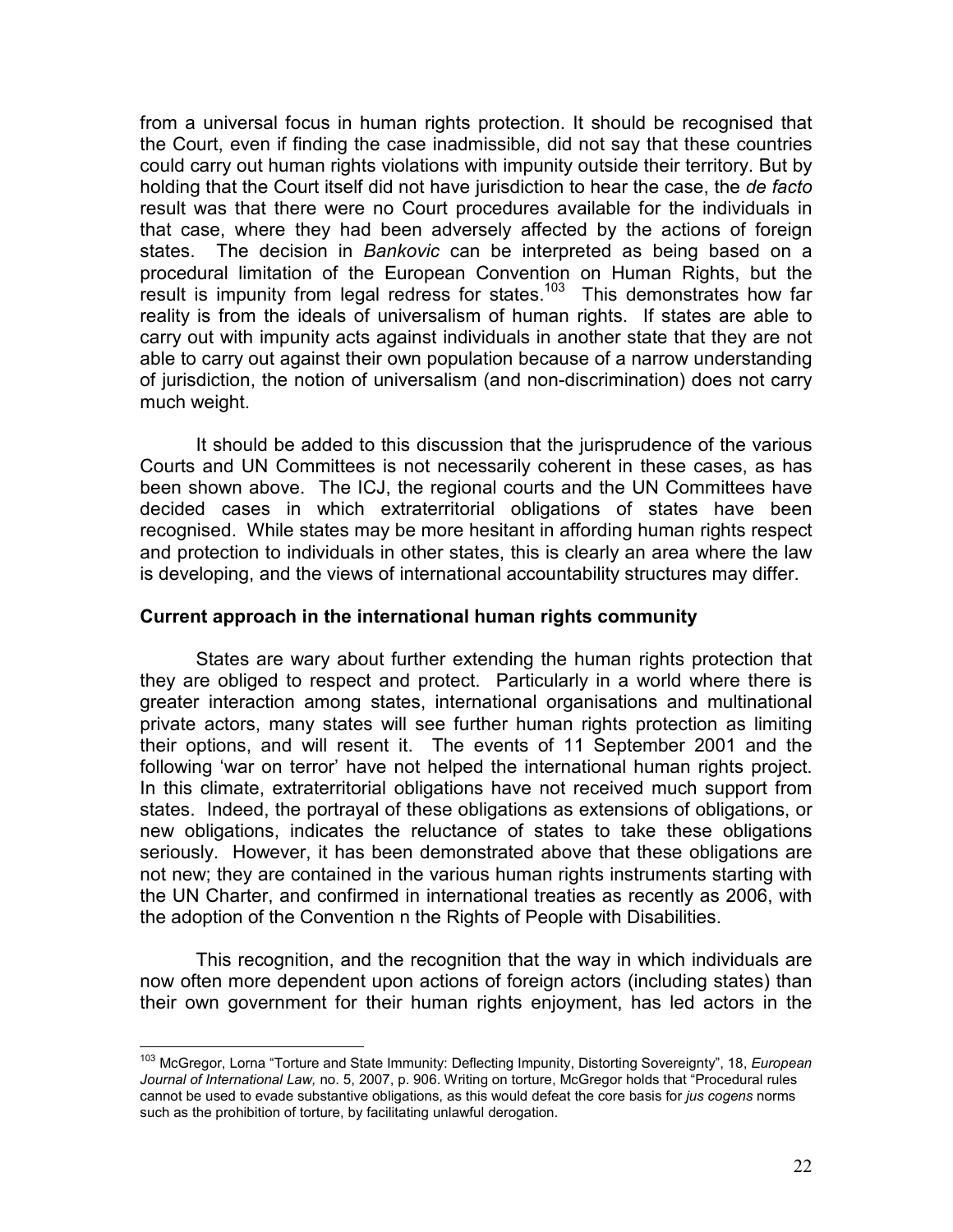international human rights community to take these questions far more seriously. The UN Committee on Economic, Social and Cultural Rights has emphasised the need for states to take the effect of their development assistance, and actions through international financial institutions (such as the World Bank and the IMF) into account.<sup>104</sup> Furthermore, they have also emphasised the need for poorer states to seek international assistance in situations where their domestic resources are insufficient to comply with their legal obligations in relationship to economic, social and cultural rights.<sup>105</sup> Likewise, the Human Rights Committee has confirmed that the obligations under the ICCPR also extend beyond the territory of the state, for instance in situations where individuals are "within the power or effective control of the forces of a State Party acting outside its territory, regardless of the circumstances in which such power or effective control was obtained, such as forces constituting a national contingent of a State Party assigned to an international peace-keeping or peace-enforcement operation."<sup>106</sup> The similar approach to extraterritorial obligations taken by the Inter-American Commission on Human Rights was discussed above.<sup>107</sup>

In addition to UN and regional human rights bodies, the attention to extraterritorial human rights obligations is also increasing in academic circles. There is now a growing body of literature on extraterritorial obligations. This attention has also been matched by interest from the non-governmental human rights organisations, and several of these are now actively involved in documenting negative human rights effects as a result of foreign states' activities,<sup>108</sup> as well as taking part in conceptual and analytical developments in this field.

### Concluding remarks

There is a de facto difference between the proposed universal enjoyment of human rights from the accepted universal obligations of human rights. The proposition here is obviously that if we are advocating universal enjoyment of human rights, it does not make sense to limit the protection of human rights to national borders. This essay has demonstrated that there are significant legal foundations for extraterritorial obligations in current international human rights law. The drafters of human rights treaties from the 1940s onwards have been aware of the need for international cooperation in the implementation and the promotion of human rights, and this logically extends to the responsibility of

 $\overline{a}$  $104$  See Sepulveda, 2006, footnote 35 and accompanying text.

<sup>105</sup> UN Committee on Economic, Social and Cultural Rights, General Comment on the Nature of State Parties' Obligations, General Comment no. 3, (1990), paras. 13 and 14.

<sup>&</sup>lt;sup>106</sup> UN Human Rights Committee, General Comment no. 31 (2004) "The nature of the general legal obligation imposed on States parties", UN Doc. CCPR/C/21/Rev.1/Add.13, para. 10. See footnote 59 and accompanying text.

<sup>108</sup> A project on 'Universal Human Rights in Practice', aimed at documenting the human rights effect of extraterritorial activities undertaken by states, and to develop further principles on the extraterritorial obligations for violations of economic, social and cultural rights, is currently being undertaken by a group of approximately 30 NGOs and academics. For further information, please visit: http://www.lancs.ac.uk/fss/organisations/humanrights/inthron/projects.htm